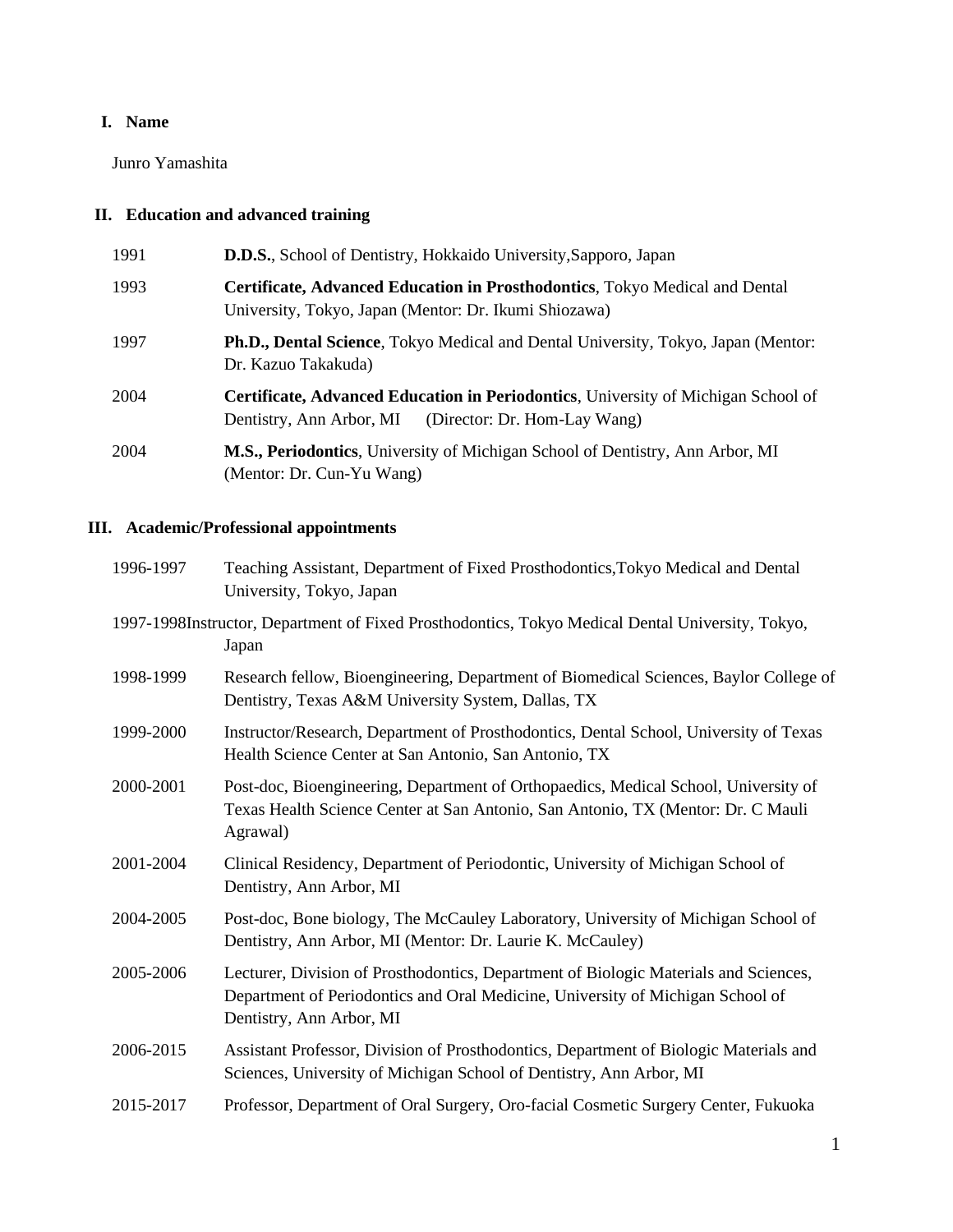|           | Dental College, Fukuoka, Japan                                                                                            |
|-----------|---------------------------------------------------------------------------------------------------------------------------|
| 2015-2020 | Director, Advanced Education in Comprehensive Dentistry, Fukuoka Dental College,<br>Fukuoka, Japan                        |
| 2017-2019 | Professor, Department of Oral Rehabilitation, Division of Fixed Prosthodontics, Fukuoka<br>Dental College, Fukuoka, Japan |
| 2017-2019 | Chief, Oro-facial Cosmetic Surgery Center, Fukuoka Dental College Hospital, Fukuoka,<br>Japan                             |
| 2019-2020 | Professor, Center for Regenerative Medicine                                                                               |
|           | [Adjunct appointment without salary]                                                                                      |

| 2013      | Adjunct Lecture, Division of Oral Implantology, Niigata University Graduate School of                           |
|-----------|-----------------------------------------------------------------------------------------------------------------|
|           | Dentistry, Niigata, Japan                                                                                       |
| 2012-2016 | Adjunct Lecture, Division of Prosthodontics, Tsurumi University Graduate School of<br>Dentistry, Tsurumi, Japan |

# **IV. Certificates and licenses**

| 1991 | Japan Dental license #115990                                                                     |
|------|--------------------------------------------------------------------------------------------------|
| 2004 | Diplomate of Periodontology, American Board of Periodontology, #1969                             |
| 2004 | Michigan Dental License, #2901019011                                                             |
| 2007 | Board Certified Prosthodontist of the Japan Prosthodontic Society, #1902                         |
| 2012 | Senior Fellow of the Japan Prosthodontic Society, #1126                                          |
| 2016 | Board Certified Periodontist of the Japanese Academy of Clinical Periodontology #431             |
| 2017 | Diplomate, Periodontology and Dental Implant Surgery, American Board of Periodontology,<br>#1969 |

# **V. Honors and professional awards**

# *Personal*

| 1993 | Recipient of the Japan Scholarship Foundation, 1993 to 1996                                          |
|------|------------------------------------------------------------------------------------------------------|
| 2003 | Balint Orban Memorial Competition one of four finalists, American Academy of<br>Periodontology       |
| 2004 | Dr. & Mrs Gerald M. Kramer Scholarship for Excellence nominee, American Academy<br>of Periodontology |
| 2009 | Best Translational Research Award, 118 <sup>th</sup> JPS annual conference, Kyoto, Japan             |
| 2009 | Charitable Patient Care Grant Award, Osseointegration Foundation, Chicago, IL                        |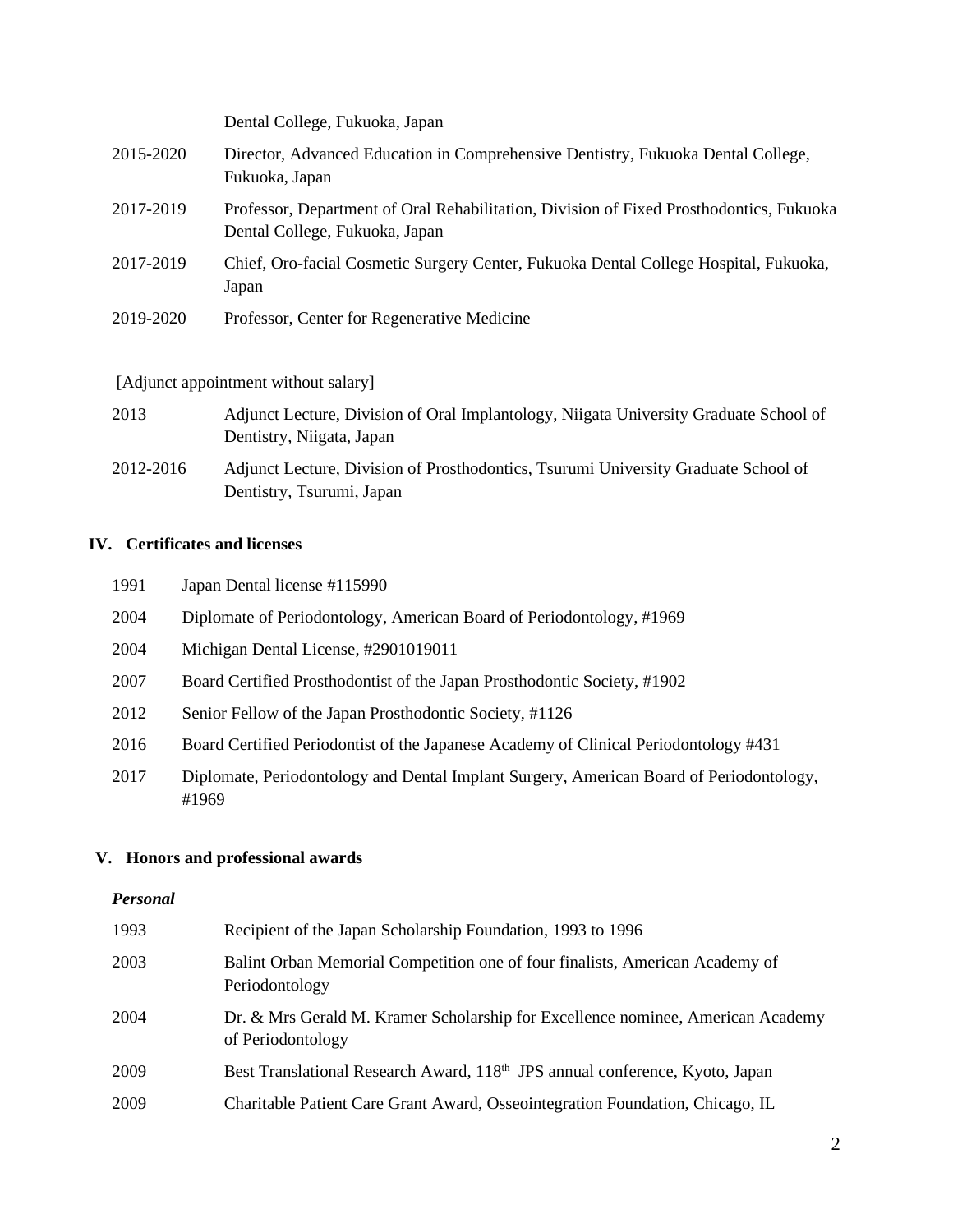| 2012 | Best Translational Research Award, 121 <sup>st</sup> JPS annual conference, Yokohama, Japan     |
|------|-------------------------------------------------------------------------------------------------|
| 2013 | Best Oral Scientific Research Presentation Award, Academy of Osseointegration, Tampa,<br>FL     |
| 2014 | Scientific Poster Presentation Award, Academy of Osseointegration, Seattle, WA                  |
| 2016 | Best Oral Scientific Research Presentation Award, Academy of Osseointegration, San<br>Diego, CA |

# *Mentor of Student or Post-docs for which Awards were received*

| 1997 | Nagasawa A. The Study of Cement used in Dentistry. Student Research Award, Tokyo<br>Denki University, Japan                                                                                                                                 |
|------|---------------------------------------------------------------------------------------------------------------------------------------------------------------------------------------------------------------------------------------------|
| 2013 | Kuroshima S. Suppressed lymphangiogenesis and osteonecrosis of the jaw (ONJ),<br>DENTSPLY Award, 122nd JPS annual conference, Fukuoka, Japan                                                                                                |
| 2014 | Tanoue R. Effects of Alendronate on bone formation and growth, Research Poster<br>Award, 68 <sup>th</sup> Annual Meeting, Japanese Stomatological Society                                                                                   |
| 2015 | Otawa M. The Effect of Osteoporotic Medications on Trabecular Bone Formation in<br>Bone Marrow Injury, Translational Research Award, 124th JPS Annual Conference,<br>Saitama, Japan                                                         |
| 2015 | Otawa M. The Effect of Parathyroid Hormone Therapy on peri-apical pathosis, Oral<br>Presentation Award, 2015 International Congress of Oral Implantologist Japan<br>Symposium, Fukuoka, Japan                                               |
| 2017 | Miyazaki Y. Combined therapy of bone marrow penetration and intermittent parathyroid<br>hormone administration increased bone mineral density. Best Oral Presentation. The 44th<br>Fukuoka Dental College Annual Conference, Fukuoka, Japan |

# **VI. Memberships and offices in professional and research societies**

## *Active*

|              | 1991 - Present Japan Prosthodontic Society (JPS)                     |
|--------------|----------------------------------------------------------------------|
|              | 1996- Present International Association for Dental Research (IADR)   |
| 2001-Present | American Academy of Periodontology (AAP)                             |
|              | 2005- Present American Society for Bone and Mineral Research (ASBMR) |
| 2004, 2015-  | Japanese Society of Oral Implantology (JSOI)                         |
| 2004, 2016-  | The Japanese Society of Periodontology (JSP)                         |
| $2016 -$     | Japanese Society for Bone and Mineral Research (JSBMR)               |
| $2018 -$     | The Japanese Society for Bone Morphometry                            |

# *Past*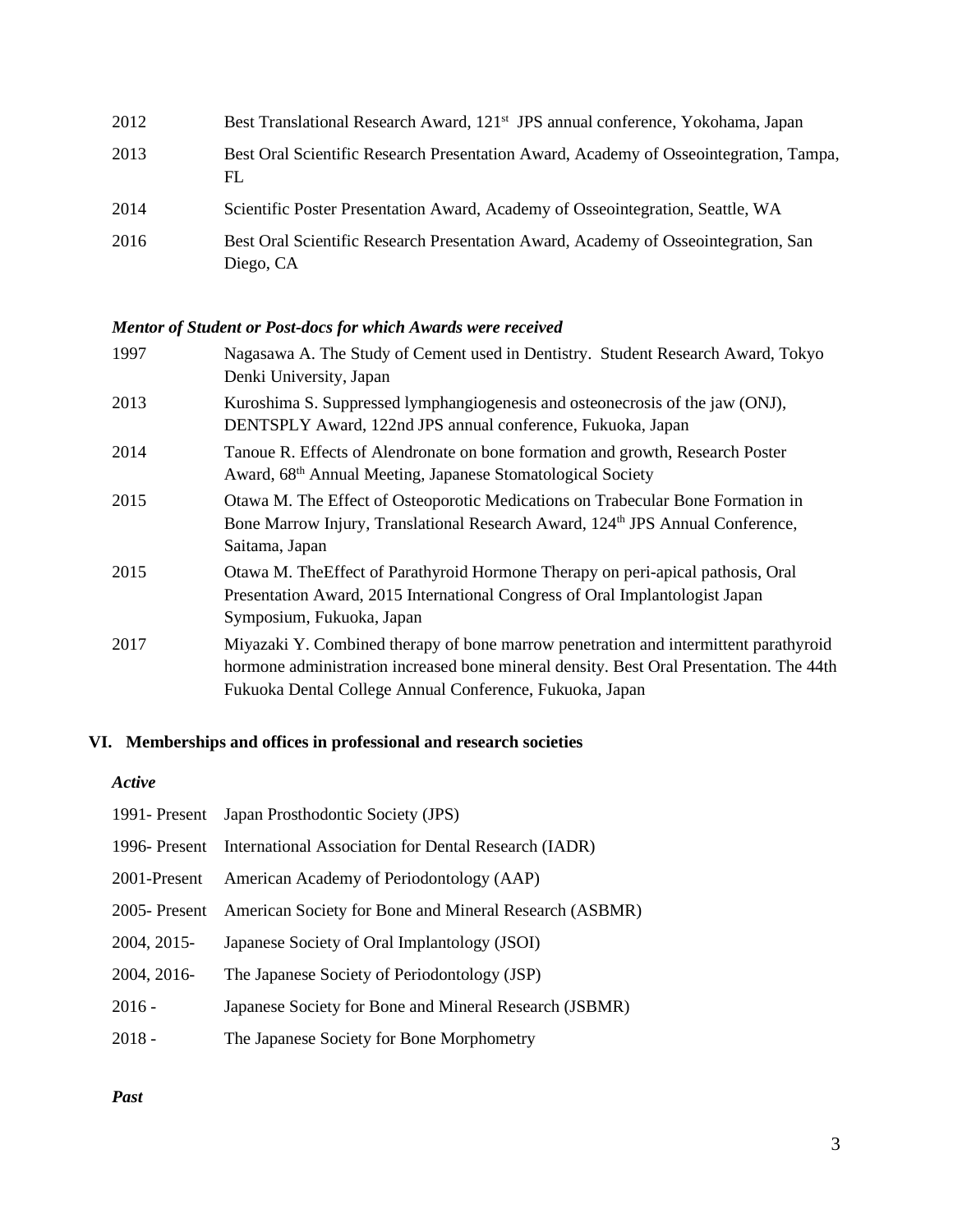- 1993-1998 The Stomatological Society, Japan
- 1994-1997 The Japanese Society for Dental Materials and Devices
- 1995-2000 Association of Oromaxillofacial Biomechanics
- 1996-2001 Japanese Division of International Association for Dental Research (JADR)
- 2001-2004 American Dental Association (ADA)
- 2002- 2015 American Division of International Association for Dental Research (AADR)
- 2011-2015 The Endocrine Society (ENDO)
- 2008- 2020 Academy of Osseointegration (AO)
- 2016 2019 Japan Osteoimmunology Society
- 2018 2019 The Japanese Society of Conservative Dentistry
- 2018 2019 American Physiology Society (APS)

## **VII. Teaching activities**

## **A. Courses taught**

- Fixed Prosthodontics Laboratory, Tokyo Medical and Dental University, 1996-1998, 100 hours/year, row instructor
- Clinical Predoctoral Periodontics, DENT 720, University of Michigan School of Dentistry, 2001F-2005W 100 hours/year, clinical instructor
- Clinical Predoctoral Periodontics, DENT 820, University of Michigan School of Dentistry, 2001F-2005W 100 hours/year, clinical instructor
- Clinical Foundation Removable prosthodontics, DENT 621, University of Michigan School of Dentistry, 2005-2006, 2011, 40 hours/year, row instructor
- Clinical Foundation Complete Denture #632, University of Michigan, 2005-2006, 2010, 40 hours/year, row instructor
- Clinical Predoctoral Prosthodontics DENT 620, University of Michigan School of Dentistry, 2006-2010, 2011-present, 114 hours/year, clinical instructor
- Clinical Predoctoral Prosthodontics DENT 720, University of Michigan School of Dentistry, 2008W-2010, 2011-present, 150 hours/year, clinical instructor
- Clinical Predoctoral Prosthodontics, DENT 820, University of Michigan School of Dentistry, 2006-2010, 2011-present, 150 hours/year, clinical instructor
- Periodontal Therapy Graduate course DENT 786, University of Michigan School of Dentistry, 2006-2012, 2 hours/semester, guest lecturer
- Implant for Dental Hygiene,DH 470, University of Michigan School of Dentistry, 2007 present, 15 hours/year, **Course director**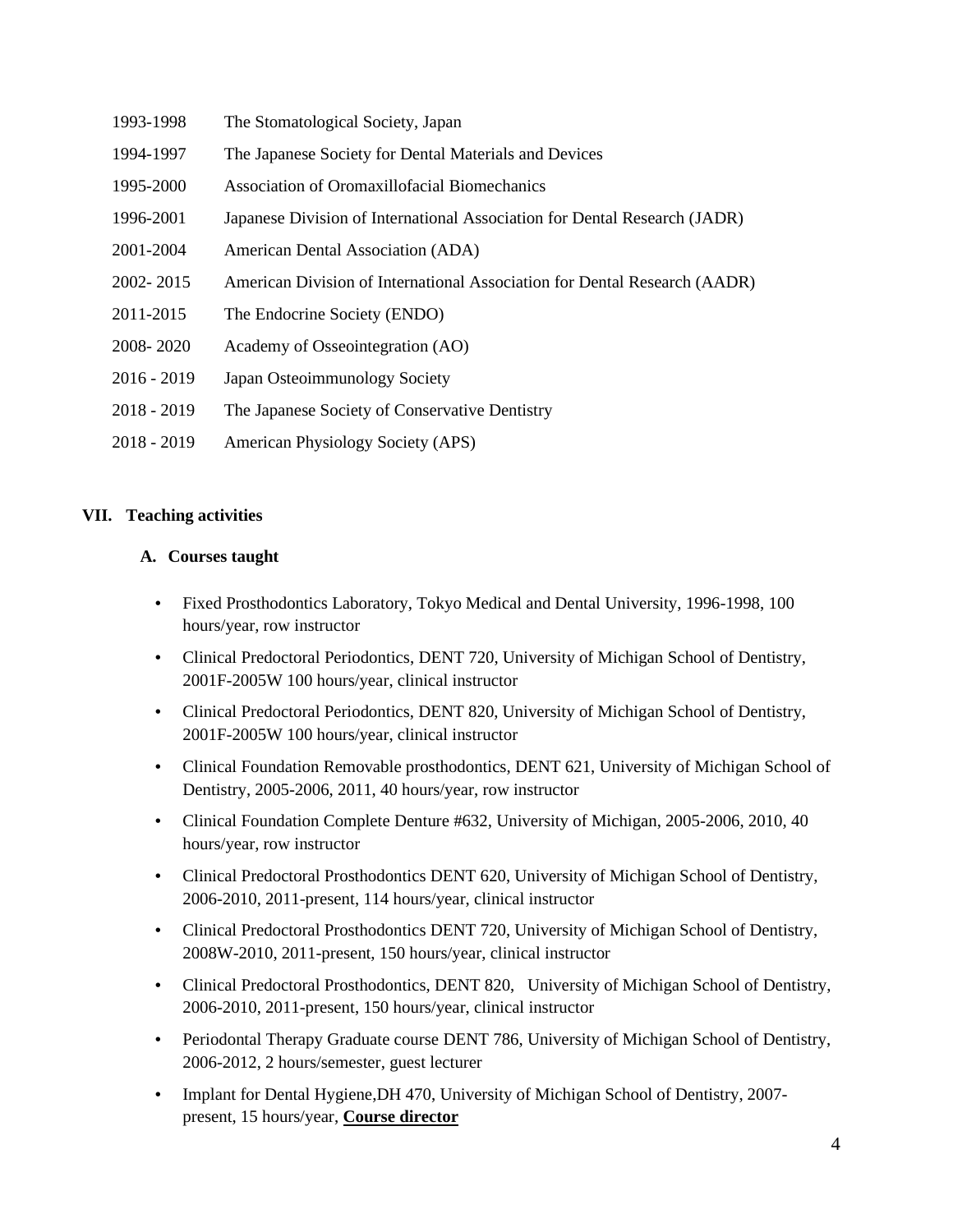- Independent Studies in Prosthodontics, Graduate course DENT 583, University of Michigan School of Dentistry, 2009- 2011, 2hours/semester, guest lecturer
- Mineralized Tissues, Graduate course DENT606, University of Michigan School of Dentistry, 2010-present, 2 hours/semester, guest lecturer
- Diagnostic Sciences IV,Selected topic in Oral Pathology DENT 711, University of Michigan School of Dentistry, 2012-present, guest lecturer
- Fixed Prosthodontics, Fukuoka Dental College, 2016-present, guest lecturer, 8 hours/semester
- Graduate school, Dental Implant Course Director, 2016-, 40hrs/year, Fukuoka Dental College, Japan
- Graduate school, Periodontics Course Director2016-, 40hrs/year, Fukuoka Dental College, Japan
- Graduate school, Prosthodontic Course Director, 2016-, 40hrs/year, Fukuoka Dental College, Japan
- Graduate school, Cell Biology 101, 2017-, 40hrs/year, Fukuoka Dental College, Japan
- Graduate school, Bone Biology, 2017-, 40hrs/year, Fukuoka Dental College, Japan

# **B. Student research advisement**

- Masaaki Nagasawa, 1997-1998, B.S., Undergraduate research mentor, Tokyo Med & Dent University, Tokyo, Japan
- Ho-Young Byun, 2006-2008, MS thesis committee, University of Michigan School of Dentistry
- Flavia Pirih, 2007-2009, MS thesis committee, University of Michigan School of Dentistry
- Eduardo S. Ghaname, 2009-2011, MS thesis committee, University of Michigan School of Dentistry
- Chu-Yuan Yeh, 2010-2012, MS thesis research mentor, University of Michigan School of Dentistry
- Kirk Elliot, 2009, Undergraduate Research Opportunity Program (UROP), mentor, University of Michigan
- Virginia-Arlene Acosta Go, 2009-present, Work-study research mentor, mentor, University of Michigan
- Rodan Mecano, 2010, Undergraduate Research Opportunity Program (UROP), mentor, University of Michigan
- Dr. Masato Otawa, visiting PhD student from Fukuoka Dental College, Japan
- Dr. Itsuki Taniguchi, 2018-2019, PhD student from Kyushu University, Japan
- Dr. Yu Takaesu, 2016- , MS study advisement, Mentor, Fukuoka Dental College, Japan
- Dr. Yoko Miyazaki, 2016- , MS study advisement, Mentor, Fukuoka Dental College, Japan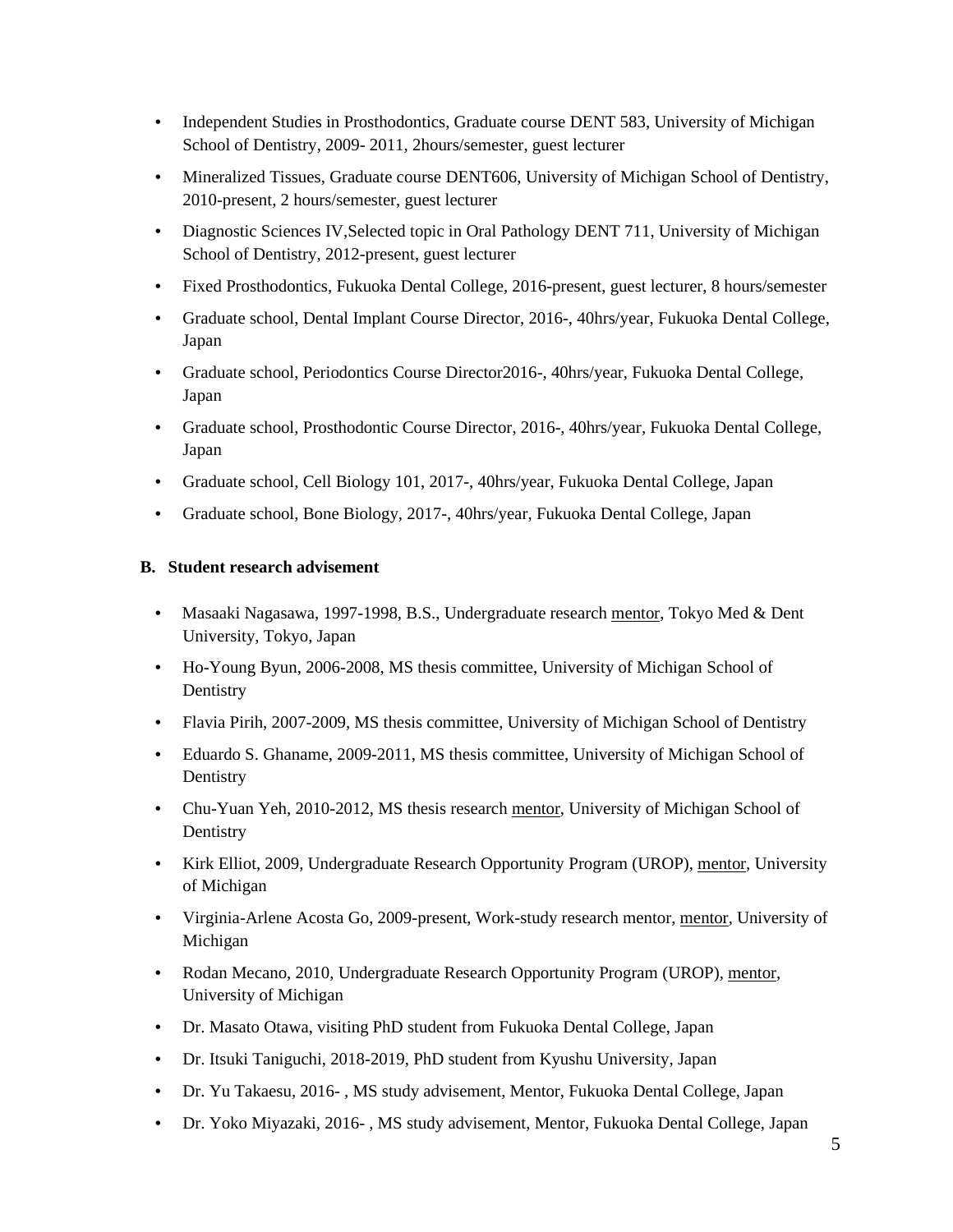- Dr. Masahiro Hirano, 2017- , PhD study advisement, Mentor, Fukuoka Dental College, Japan
- Dr. Takaki Fujimoto, 2017- , PhD study advisement, Mentor, Fukuoka Dental College, Japan
- Dr. Hikaru Takeyama, 2018- , PhD study advisement, Mentor, Fukuoka Dental College, Japan

#### **C. Postdoctoral trainees**

- Dr. Dong-Ye Yang, 2008-2010, Postdoctoral Fellow from China
- Dr. Shinichiro Kuroshima, 2010-2012, Postdoctoral Fellow from Japan
- Dr. Ryuichiro Tanoue, 2012-2014, Postdoctoral Fellow from Japan
- Dr. Rafal Przybyslaw Krol, 2016-2018, Research Fellow from Japan
- Dr. Naruhiko Sawa, 2016-2018, Research Fellow from Japan
- Dr. Itsuki Taniguchi, 2018, Research Fellow, Japan

#### **VIII. Service**

#### **A. Administrative appointments**

Board, The International Alliance, The University of Texas Health Science Center at San Antonio, San Antonio, TX, 2000

#### **B. Department committees or programs**

- 2007 Prosthodontic faculty search committee, Division of Prosthodontics, University of Michigan School of Dentistry
- 2018~ International Committee

#### **C. School committees or programs**

| International Exchange Promotion Committee, Fukuoka Dental College, Japan |
|---------------------------------------------------------------------------|
|                                                                           |

#### **D. National/International committees**

Delegate (2017-present), Japan Prosthodontic Society

#### **Grant reviewer**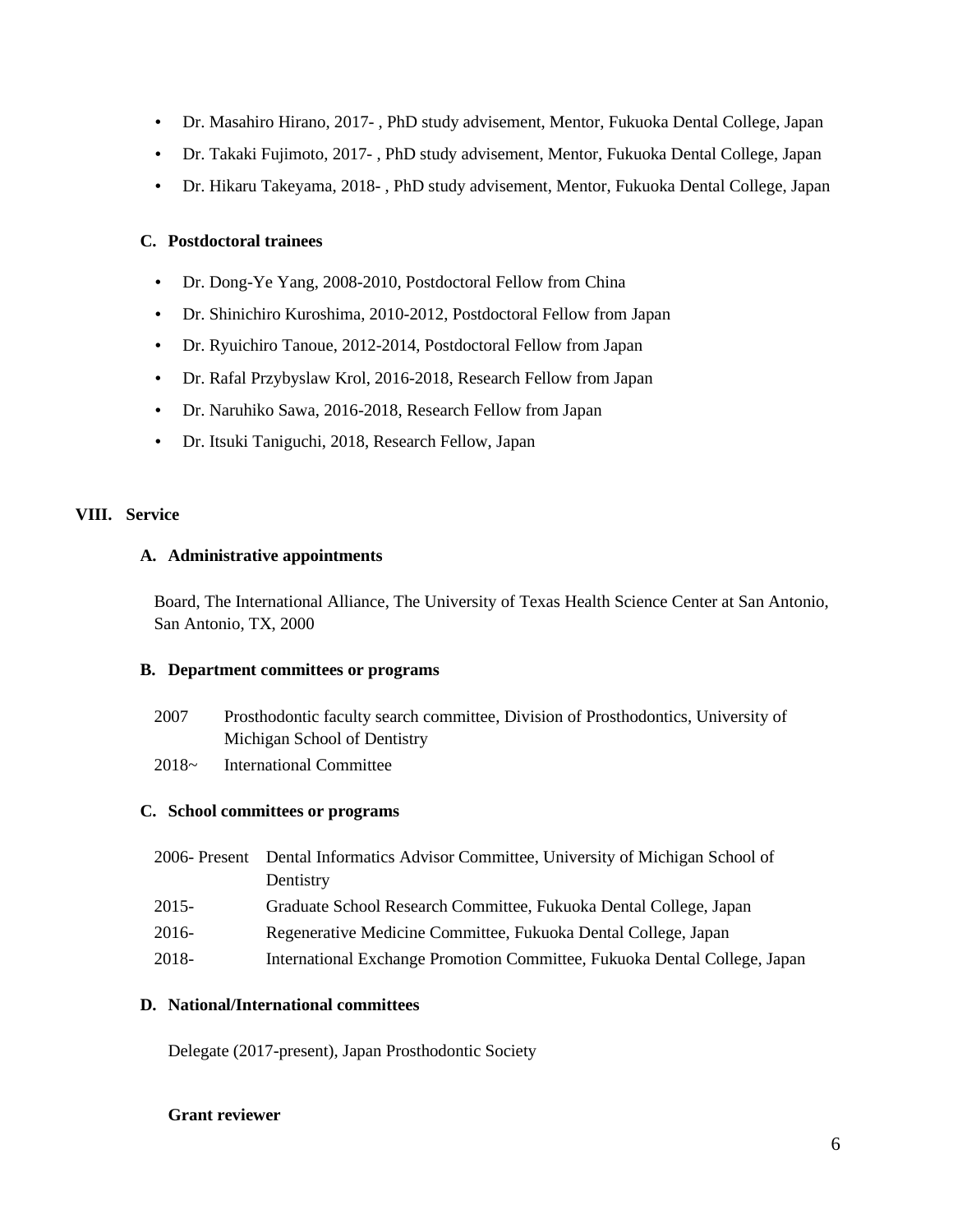- 2009 Louisiana Board of Regents' Pilot Funding for New Research, Reviewer
- 2013 NIH Special Emphasis Panel:Pathophysiology and Clinical Studies of Osteonecrosis of the Jaw (ZRG1 MOSS-K 80) Study Section, Reviewer
- 2013 NIH Oral, Dental and Craniofacial Sciences (ODCS) Study Section, Reviewer
- 2015 NIH Special Emphasis Panel: ZGM1 TRN-B (LR) Study Section, Reviewer

#### **Editorial Board**

| 2007-Present | Journal of Periodontology, Review Panel                    |
|--------------|------------------------------------------------------------|
| 2006-2015    | International Journal of Oralmaxillofacial Implants (JOMI) |

#### **Ad hoc reviewer for articles in following journals**

- Journal of Dental Research
- Clinical Oral Implants Research
- Journal of Bone and Mineral Research
- BONE
- FASEB Journal
- Scientific Reports
- Calcified Tissue International
- Journal of Cellular Physiology
- American Journal of Physiology- Heart and Circulatory Physiology
- Osteoporosis International
- Journal of Orthopaedic Research
- Odontology
- Archives of Oral Biology
- Oral Diseases
- Clinical Oral Investigations
- IBMS BoneKEy (International Bone & Mineral Society)
- Immnobiology
- International Journal of Oral Science
- Drug Design, Development and Therapy
- Medical Science Monitor
- Clinical Interventions in Aging
- Oral Health and Dental Management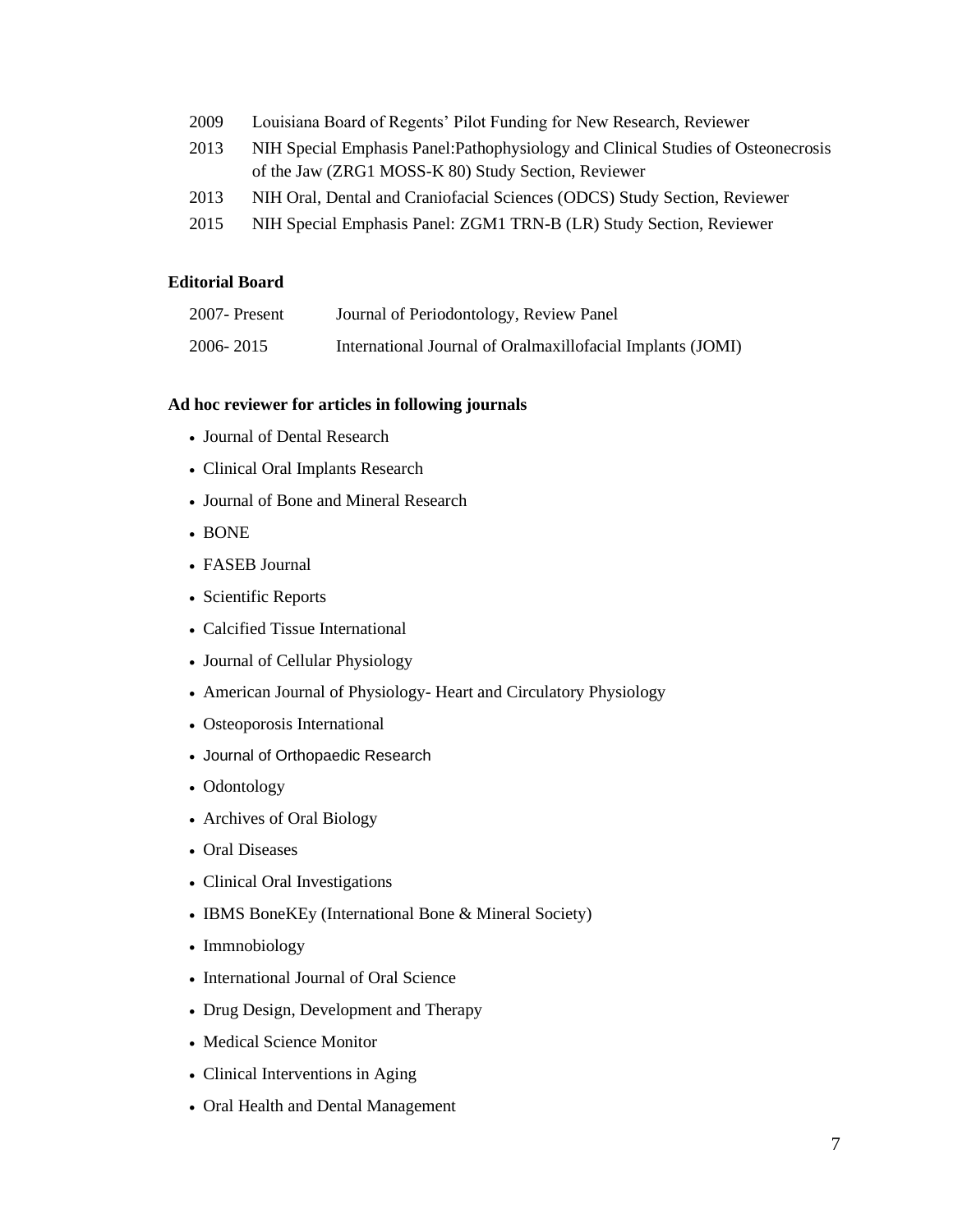• Clinical Case Reports

#### **Session Moderator**

- Bone Biology and Pathology, IADR 87th General Session, 2009, Miami, FL
- Concurrent Orals Inflammatory Modulators, ASBMR Annual Meeting, 2013, Baltimore, MD
- Osteoclasts and Osteoblasts, IADR 94th General Session, 2016, Seoul, Korea
- Dental materials? JPS Annual Meeting, 2017, Yokohama, Japan

#### **Abstract Reviewer**

• The ASBMR 2014 Annual Meeting, Huston, TX

#### **Oral Competition Moderator**

- The 128th Japan Prosthodontic Society Annual Meeting, Oral Presentation Competition, Biology category, main judge, 2019
- The 129th Japan Prosthodontic Society Annual Meeting, Oral Presentation Competition, Biology category, main judge, 2020

#### **E. Clinical and Patient Care**

| 1991-1993        | Private Practice, Aoto Dental Clinic, Tokyo, Japan                                                         |  |
|------------------|------------------------------------------------------------------------------------------------------------|--|
| 1994-1998        | Private Practice, Health Care Division, Japan Industrial Bank Head Office,<br>Tokyo, Japan                 |  |
| 1997-1998        | Private Practice, Health Care Center, Sumitomo Bank Head Office, Tokyo, Japan                              |  |
| 1997-1998        | Private Practice, Haryugaoka Mental Hospital, Koriyama, Japan                                              |  |
| 1997-1998        | Private Practice, Department of Fixed Prosthodontics, Tokyo Medical and Dental<br>University, Tokyo, Japan |  |
| 2007-2015        | Private Practice, Faculty clinic, University of Michigan, Ann Arbor, MI                                    |  |
| 2016-2020        | Prosthodontic Clinic, Fukuoka Dental College Clinic, Fukuoka, Japan                                        |  |
| $2021$ - present | Private Practice, Director, Okayama Hilltop Dentistry                                                      |  |

#### **F. Public Service**

2012 Lecture – Health Science Research as Career, Reitaku Middle School, Chiba, Japan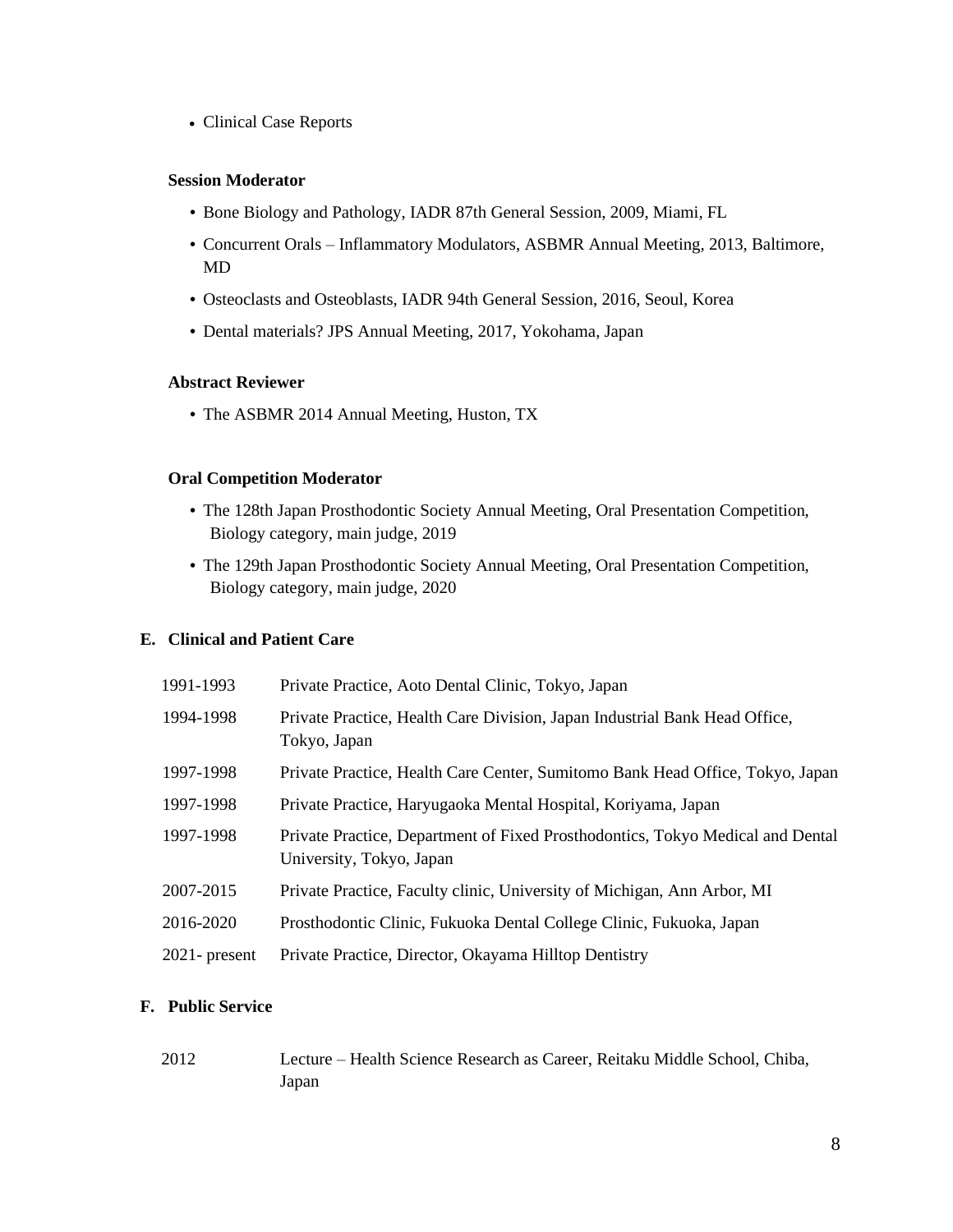# **IX. Continuing Education courses taught in**

| 2002-2005 | Instructor, P485, Advanced Implant Surgery: A Practical Training course, University<br>of Michigan School of Dentistry           |
|-----------|----------------------------------------------------------------------------------------------------------------------------------|
| 2006-2008 | Course Faculty, P485, Advanced Implant Surgery: A Hands-On Training 5 days<br>course, University of Michigan School of Dentistry |
| 2010      | Course Faculty, P485, Advanced Implant Surgery: A Hands-On Training 5 days<br>course, University of Michigan School of Dentistry |

# **X. Invited research seminars or lectures at other institutions, meetings or conferences**

# **Keynote talk**

| 2009 | Bisphosphonate-associated osteonecrosis of the Jaw, Oral Complications of Emerging Cancer<br>Therapies, April 14-15, Bethesda, MD                                                                                |
|------|------------------------------------------------------------------------------------------------------------------------------------------------------------------------------------------------------------------|
| 2009 | Implant Biomechanics, -Lack of the Periodontal Ligament and its Impact-, International<br>Congress of Oral Implantologists (ICOI) World Congress XXVI, August 20-22, 2009,<br>Vancouver, Canada                  |
| 2009 | 'Clinical Tissue Engineering'' Japanese Society for Advanced Implant Medicine, the 2nd<br>Annual Meeting, September 6th, 2009, Tokyo, Japan                                                                      |
| 2009 | 'Regenerative Dentistry – can't see the wood for the trees' Academy of Prosthetic and<br>Regenerative Sciences, the 2nd Annual Meeting, November 28th, Nagoya, Japan.                                            |
| 2012 | Antiresorptive therapy and wound healing, The 2 <sup>nd</sup> QOL symposium, February 9th, Niigata,<br>Japan                                                                                                     |
| 2012 | Altered osseous wound healing by antiresorptive therapy, Translational and Clinical Research<br>into ONJ, 2012 CCMB/Keck Symposium, April 20, 2012, University of Southern California,<br>Los Angeles, CA        |
| 2012 | Altered Healing of Tooth Extraction Sockets by Antiresorptive Therapy, AMGEN Scientific<br>Summit on ONJ. Sept 17-18th, 2012, Chicago, IL                                                                        |
| 2015 | Suppression of Bone Resorption by Bisphosphonates Affects Oral Osseous Wound Healing,<br>The 45 <sup>th</sup> Annual Meeting of the Japanese Society of Oral Implantology, September 22, 2015,<br>Okayama, Japan |
| 2016 | Role of Parathyroid Hormone in Bone Metabolism and in Bone Augmentation. Japan<br>Prosthodontic Society Kyushu, Cyugoku, Shikoku regional meeting 9/3/2016, Kumamoto,<br>Japan                                   |
| 2016 | Dental Implant Therapy and Osteonecrosis of the Jaw. 36th Japanese Society for Oral<br>Implantology Cyugoku Shikoku regional meeting. 11/5/2016, Kagawa, Japan                                                   |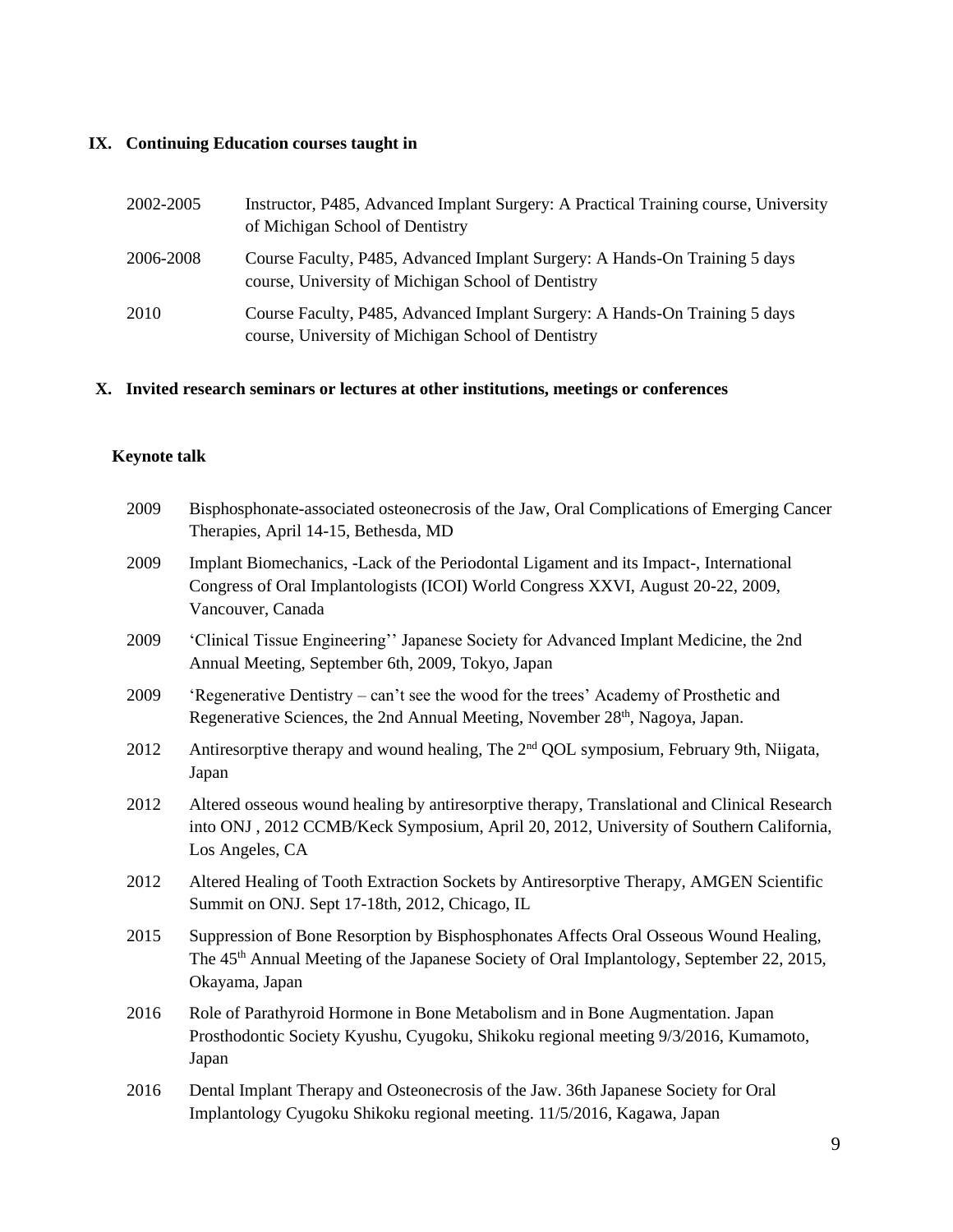Site Preparation for dental implant placement. Clinical skill-up seminar, Japan Prosthodontic Society 127th Annual Meeting, 6/16/2018, Okayama, Japan

#### **Seminars at other institutions or societies**

- Jaw deformation, Removable Prosthodontics Seminar, Tsurumi University, Tsurumi, Japan
- Strain of posterior FPD, Seminar, Institute for Biomaterials and Bioengineering, Tokyo, Japan
- Faculty development seminar, University of Southern California, Los Angeles, CA
- Faculty development seminar, University of Iowa, Iowa, IA
- Faculty development seminar, The Ohio State University, Columbus, OH
- Faculty development seminar, The University of Florida, Gainesville, FL
- Clinical Tissue engineering, Prosthodontics Seminar, Tsurumi University, Tsurumi, Japan
- Crown-Lengthening and periodontal plastic surgery, AQB implant seminar, Okayama, Japan
- Bone grafting procedures, AQB implant seminar, Okyama, Japan
- Tissue engineering, Kyusyu dental society, Hakata, Japan
- Antiresorptive-induced fragile wound healing, The University of California San Francisco, CA
- Antiresorptive-induced fragile wound healing, The University of California Los Angeles, CA
- 2013 Anti-resorptives and Osteonecrosis of the Jaw, Niigata University, Niigata, Japan
- Clinical Tissue Engineering, Fukuoka Dental College Prosthodontic Society, Fukuoka, Japan
- Dental treatment planning; Factors with great impact on treatment outcome Temperature differences between patients and their dentist. 2016 Periodontics-Implant symposium, Hokkaido Oral Medicine Society, 8/28/2016, Sapporo, Japan
- Osteonecrosis of the Jaw 2017 update, Institute for Predictable Osseointegration in Implantology Meeting, 2/18/2017, Fukuoka, Japan
- Factors impacting tooth prognosis. Okayama University School of Dentistry 4/9/2017
- Osteonecrosis of the Jaw, 2018 Update, Osaka Medical College Department of Oral Maxillofacial Surgery, 6/30/2018

#### **XI. Grant support**

**1) Past**

Grants-in-Aid for Challenging Research (Exploratory) PTH regulates Neuronal Peptide Y 09/1/2018-03/31/2020 JPY 5,000,000 (\$46,000) PI 20% effort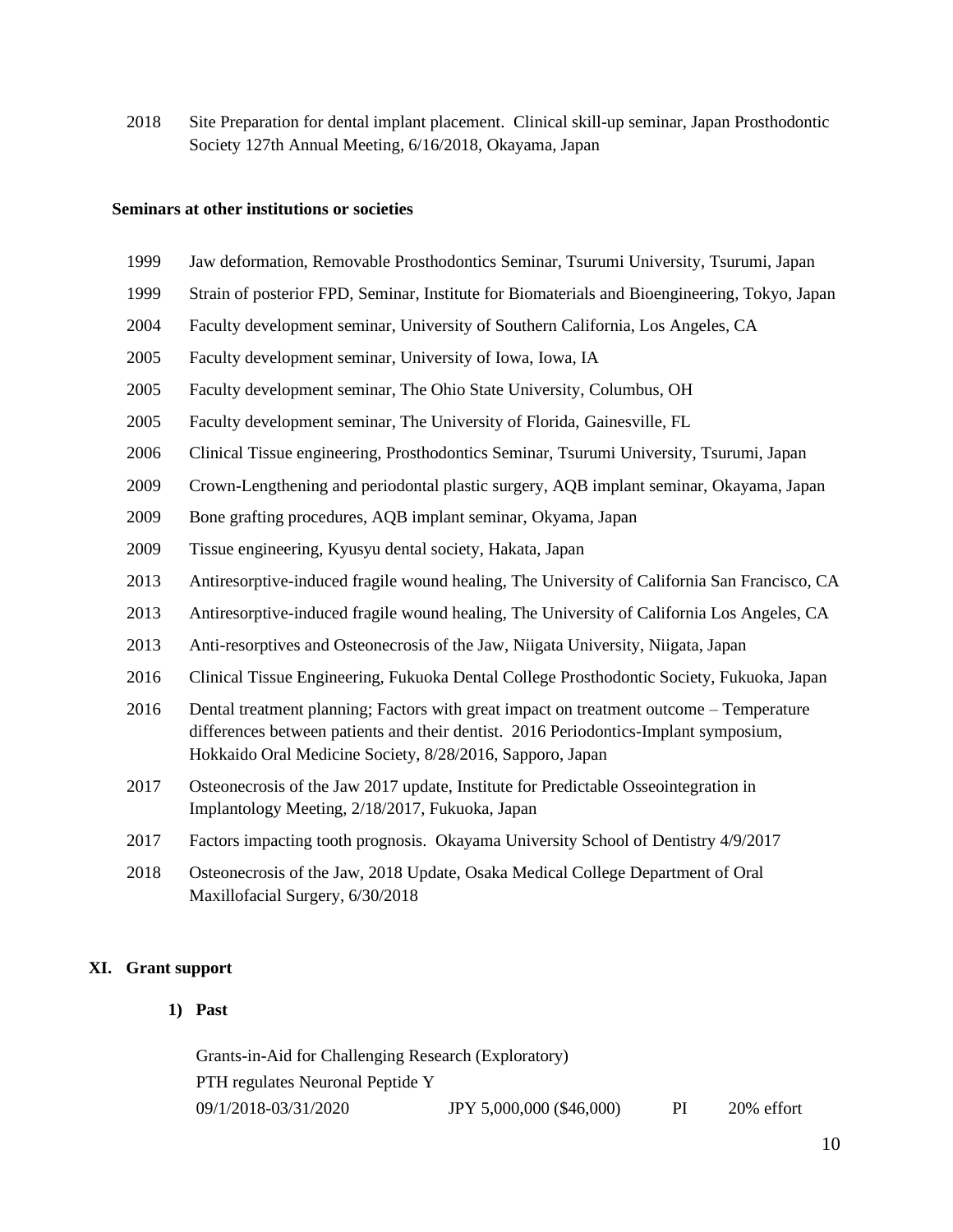| NIH/NIDCR R01 DE023538-01                                                            |             |    |            |            |
|--------------------------------------------------------------------------------------|-------------|----|------------|------------|
| Antiresorptive-Induced Fragile Oral Wound Healing                                    |             |    |            |            |
| 07/01/2013-06/30/2018                                                                | \$1,943,750 |    | PI         | 35% effort |
| NIH R01 DE022327 (McCauley/Ma)                                                       |             |    |            |            |
| PTH and calcium synergy for craniofacial regeneration                                |             |    |            |            |
| 04/01/2012-03/31/2017                                                                | \$1,943,750 |    | $Co-I$     | 5% effort  |
| Implant Dentistry Research and Education Foundation, A 2011 award                    |             |    |            |            |
| Intraoral administration of Parathyroid hormone and Bone Regeneration                |             |    |            |            |
| 2/23/2011-6/30/2012                                                                  | \$25,000    | PI |            |            |
| American Academy of Implant Dentistry Research Foundation, A 2010 award              |             |    |            |            |
| Effect of intermittent parathyroid hormone administration on the outcome of vertical |             |    |            |            |
| ridge augmentation                                                                   |             |    |            |            |
| 1/1/2010-12/31/2010                                                                  | \$10,000    | PI |            |            |
| Delta Dental Foundation, A 2011 research grant award                                 |             |    |            |            |
| Reversing the negative consequences of oral bisphosphonates in oral cavity           |             |    |            |            |
| 11/1/2011-10/30/2012                                                                 | \$29,993    | PI |            |            |
| Osseointegration Foundation, A 2009 award                                            |             |    |            |            |
| <b>Charitable Patient Care Grant</b>                                                 |             |    |            |            |
| 6/15/2009-6/14/2010                                                                  | \$10,000    | PI |            |            |
| NIH/NIDCR, R03 DE01892301A1                                                          |             |    |            |            |
| Bcl2 regulates osteoclast survival                                                   |             |    |            |            |
| 5/1/2009-4/30/2011                                                                   | \$231,750   | PI | 20% effort |            |
| International Team for Implantology, A 2007 research grant award                     |             |    |            |            |
| Effect of long-term bisphosphonate therapy and PTH on osseointegration               |             |    |            |            |
| 07/01/2007-06/30/2008                                                                | \$41,332    | PI | 10% effort |            |
| The Office of the Vice President for Research Faculty Grant                          |             |    |            |            |
| The Role of Caspase-3 in PTH Anabolic Actions in Bone                                |             |    |            |            |
| 11/1/2006-10/31/2007                                                                 | \$10,000    | PI |            |            |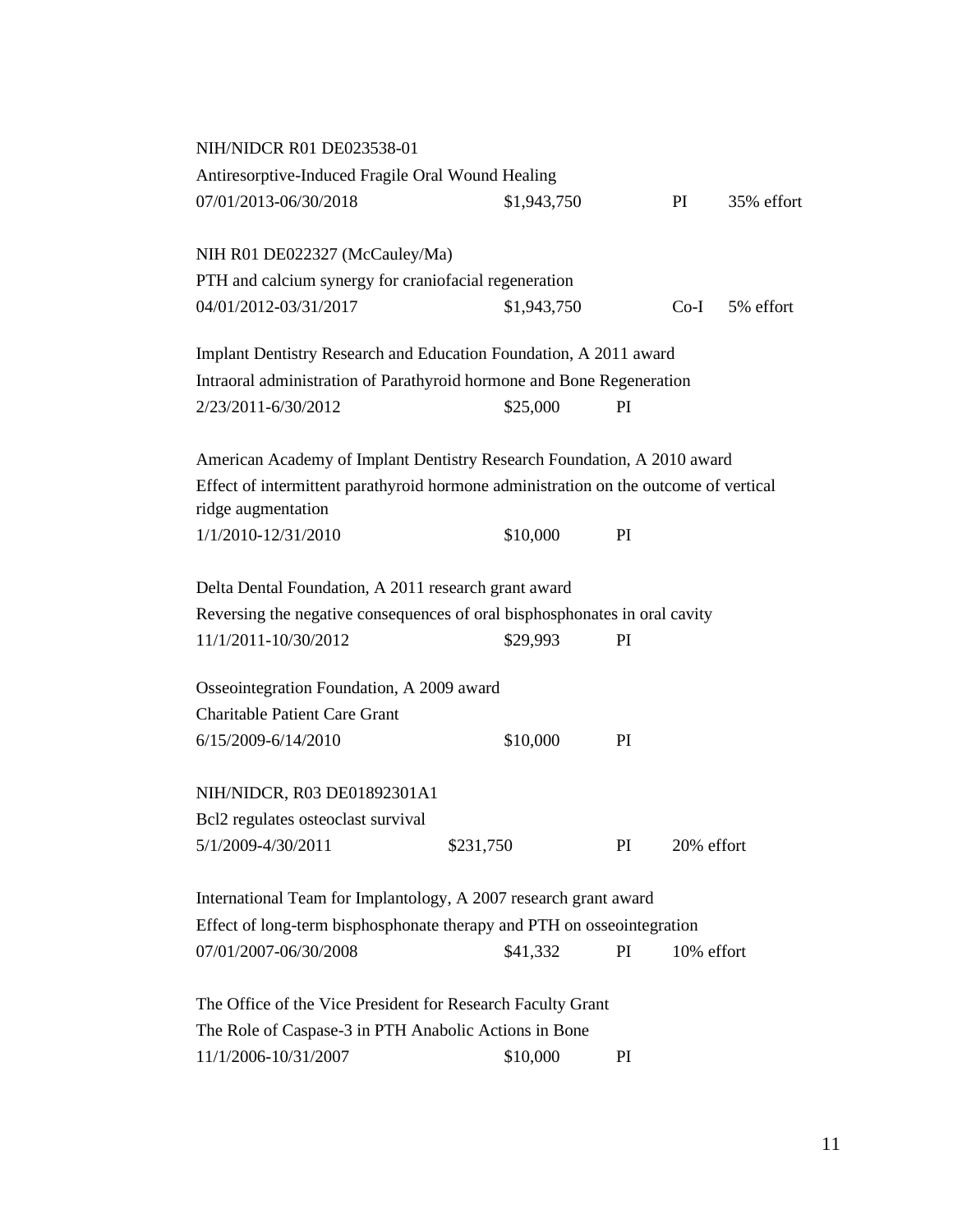#### **Publications**

## **A. Published articles in scientific journals**

- **1) Peer-reviewed journals (**listed in reverse chronological order)
- 1. Sawa Y, Ibaragi S, Okui T, **Yamashita J**, Ikebe T, Harada H Expression of SARS-CoV-2 entry factors in human oral tissue *Journal of Oral Anatomy,* 2021, in press
- 2. Miyazaki-Asato Y, Koi K, Fujimoto H, Kakura K, Kido H, Yanagi T, **Yamashita J**\* Intramedullary injury combined with osteoporosis therapeutics regulates targeted local osteogenesis

*Scientific Reports,* 2020, 25;9(1) 13842

- 3. **Yamashita J**\*, Sawa N, Sawa Y, Miyazono S Effect of bisphosphonates on healing of tooth extraction wounds in infectious osteomyelitis of the jaw *BONE,* 2020, in press
- 4. **Yamashita J**\* The Therapeutic Potential of Parathyroid Hormone in Dental and Oral Medicine *Oral Science International,* 2020, 17(1):3-14 (indexed in ESCI)
- 5. **Yamashita J**\*, McCauley LK Intermittent Administration of Parathyroid Hormone and Fracture Healing: A Narrative Review of Animal and Human Studies *JBMR Plus,* 2019, 3(12) e10250
- 6. Sawa N, Fujimoto H, Sawa Y, **Yamashita J**\* Alternating Differentiation and Dedifferentiation between Mature Osteoblasts and Osteocytes *Scientific Reports,* 2019, 25;9(1) 13842
- 7. Miyazono S, Shinozaki Y, Sato H, Isshi K, **Yamashita J**\* The use of digital technology to improve objective and reliable assessment in student simulation laboratories *Journal of Dent Education*, 2019, 83(10):1224-1232
- 8. Michalski MN, Zweifler LE, Sinder BP, Koh AJ, **Yamashita J**, Roca H, McCauley LK\* Clodronate-loaded liposome treatment has site-specific skeletal effects *Journal of Dent Research*, 2019, 98(4):459-467 PMID: 30626255
- 9. Kajii TS\*, Oka A, Hatta M, Yamazaki J, **Yamashita J**, Iida J PLXNA2 identified as a candidate gene by genome-wide association analysis for mandibular prognathism in human chondrocytes *Biomedical Reports*, 2018, 9: 253-258, PMCID: PMC (ESCI)
- 10. Takara K, Maruo N, Oka K, Kaji C, Hatakeyama Y, Sawa N, Kato Y, **Yamashita J**, Kojima H, Sawa Y\* Morphological study of tooth development in podoplanin-deficient mice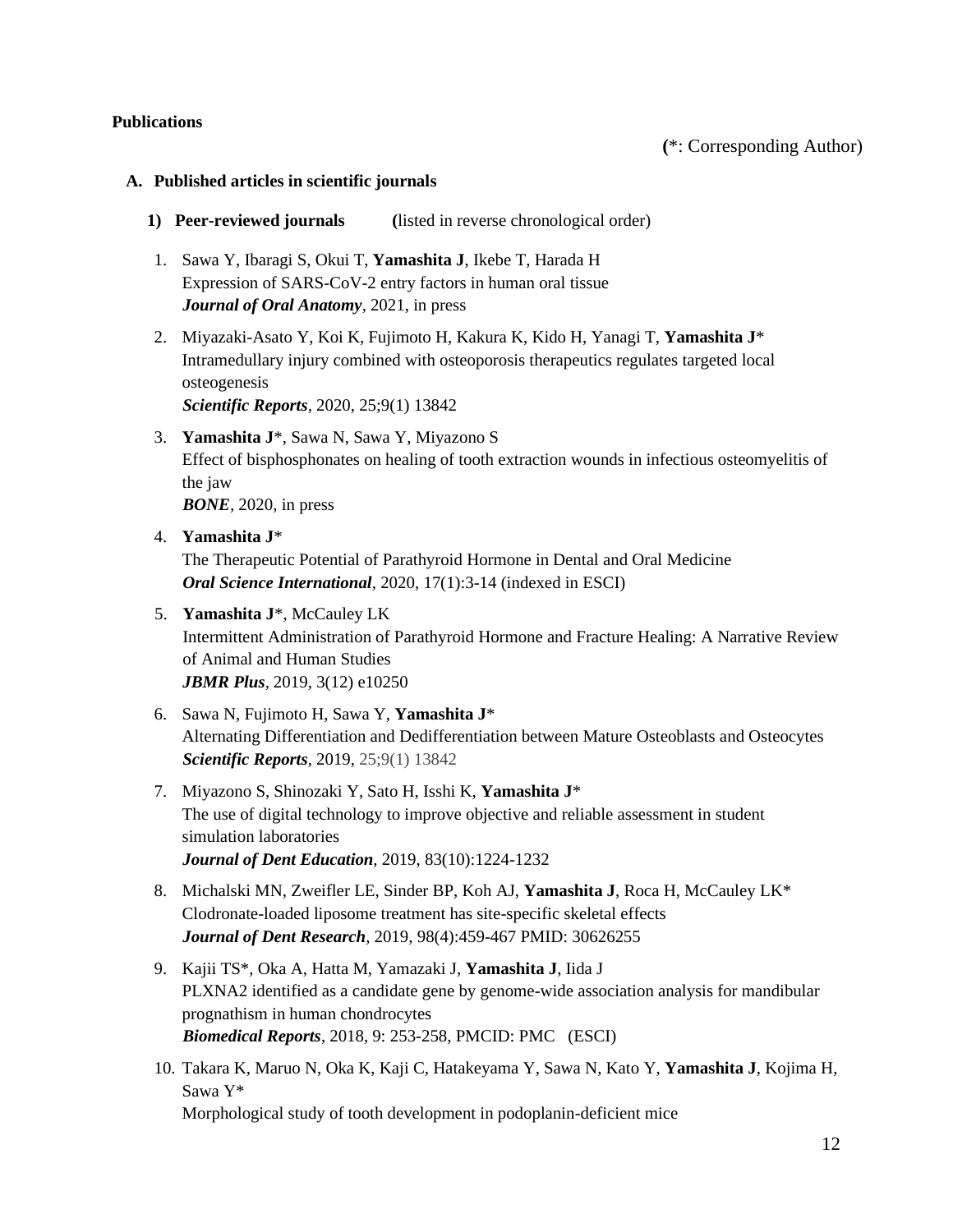*PLoS One*, 2017, Feb 21;12(2):e0171912, PMCID: PMC5319687

- 11. Kuroshima S, Al-Salihi Z, **Yamashita J\*** Mouse Anti-RANKL Antibody Delays Oral Wound Healing and Increases TRAP-Positive Mononuclear Cells in Bone Marrow *Clinical Oral Investigations*, 2016, 20:727-736, PMCID: PMC4840226
- 12. Tanoue R, Koi K, **Yamashita J\*** Effect of Alendronate on Bone Formation during Tooth Extraction Wound Healing *Journal of Dent Research*, 2015, 94 (9) 1251-1258, PMCID: PMC4547318
- 13. Otwa M, Tanoue R, Kido H, Sawa Y, **Yamashita J\*** Intermittent Administration of Parathyroid Hormone Ameliorates Periapical Lesions in Mice *Journal of Endodontics* 2014, 41(5):646-651, PMCID: PMC4410053
- 14. Kuroshima S, Entezami P, McCauley LK, **Yamashita J**\* Early Effects of Parathyroid Hormone on Bisphophonate/Dexamethasone-Associated Compromised Wound Healing *Osteoporosis International* 2014, 25 (3):1141-250, PMCID: PMC3923117
- 15. Yamashita A, Kondo Y, **Yamashita J**\* Thirty-years follow-up of a TMD case treated based on the non-invasive neuromuscular concept *CRANIO:The Journal of Craniomandibular Practice* 2014, 32 (3):224-234
- 16. Kuroshima S, Mecano RB, Tanoue R, Koi K, **Yamashita J**\* Distinctive Tooth Extraction Socket healing: Bisphosphonate vs. Parathyroid Hormone Therapy *J Periodontol* 85: 24-33, 2014, PMCID: PMC4245052
- 17. Kuroshima S, **Yamashita J**\* Chemotherapeutic and Antiresorptive Combination Therapy Suppressed Lymphangiogenesis and Induced Osteonecrosis of the Jaw in Mice *BONE*56: 101-109, 2013
- 18. Kuroshima S, Kovacic BL, Kozloff KM, McCauley LK, **Yamashita J**\* Intraoral PTH Administration Promoted Tooth Extraction Socket Healing *Journal of Dent Research* 92:553-559, 2013, PMCID: PMC3654759
- 19. Kuroshima S, Elliot K, **Yamashita J**\* Effect of Zoledronate on the Responses of Osteocytes to Acute Parathyroid Hormone *Calcified Tissue International* 92: 576-585, 2013, PMCID: PMC3656166
- 20. Kuroshima S, Al-Salihi Z, **Yamashita J**\* Parathyroid Hormone Related to Bone Regeneration in Grafted and Non-Grafted Tooth Extraction Sockets in Rats *Implant Dentistry*22:71-76, 2013
- 21. **Yamashita J**\***,** McCauley LK Antiresorptives and Osteonecrosis of the Jaw *Journal of Evidence Based Dental Practice* S1:233-247, 2012 **[International College of Dentists Special Citation Award]**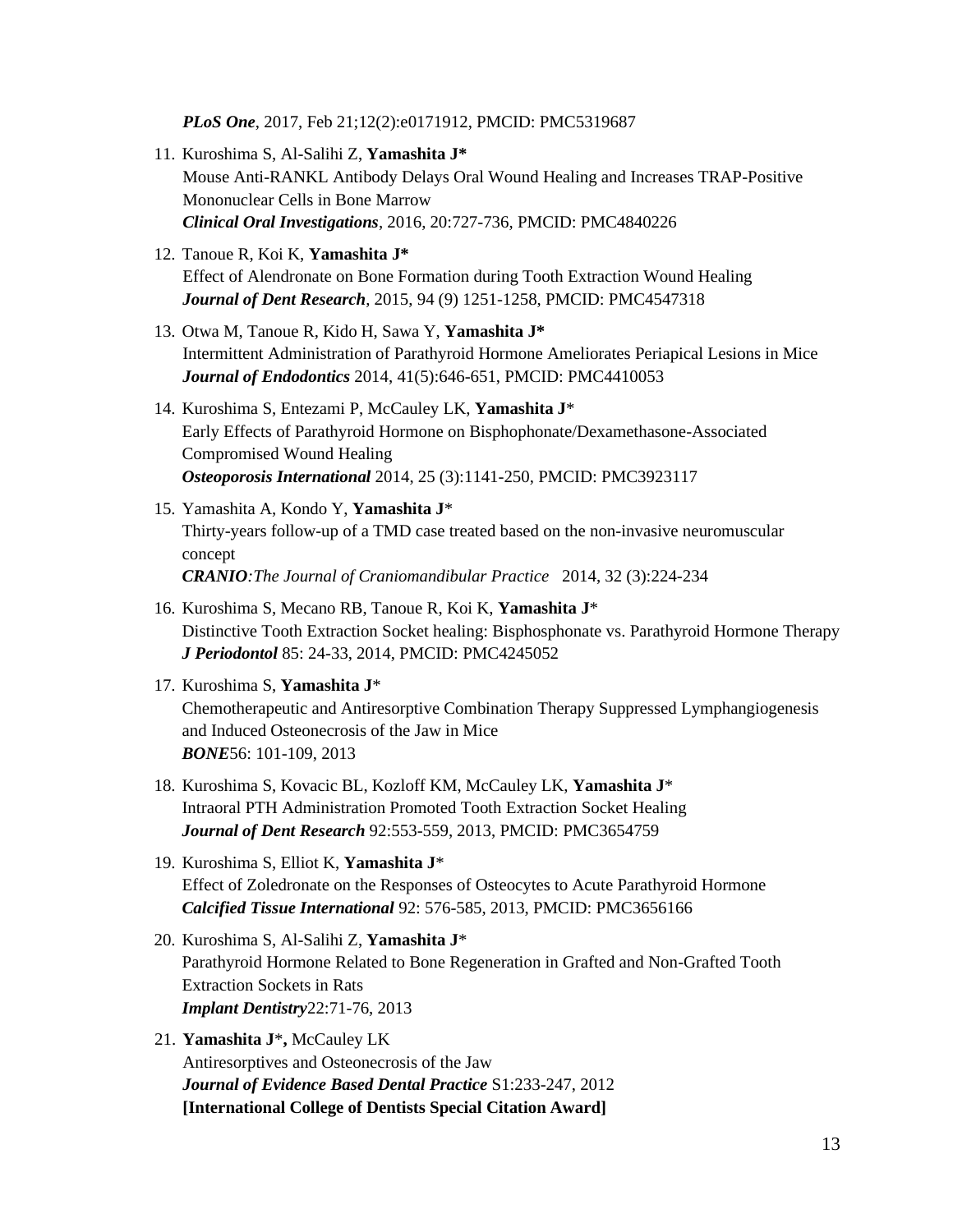- 22. Kuroshima S, Go V-A A, **Yamashita J**\* Increased Numbers of Non-Attached Osteoclasts after Long-Term Zoledronic Acid Therapy in Mice *Endocrinology*153: 17-28, 2012, PMCID: PMC3249684
- 23. **Yamashita J**\*, Koi K, Yang DY, McCauley LK Effect of zoledronate on oral wound healing in rats *Clinical Cancer Research* 17: 1405-1414, 2011, PMCID: PMC3060285
- 24. **Yamashita J**, McCauley LK, Van Poznak C\* Updates on Osteonecrosis of the Jaw *Current Opinion in Supportive and Palliative Care*. 4: 200-206, 2010, PMCID: PMC2962852
- 25. Byun H-Y, Oh T-J, Abuhussein HM, **Yamashita J**, Soehren SE, Wang H-L\* Significance of epithelial collar on the subepithelial connective tissue graft *Journal of Periodontology* 80: 924-32, 2009
- 26. **Yamashita J**, Datta NS, Chun YH, Yang DY, Carey AA, Kreider JM, Goldstein SA, McCauley LK\* Role of Bcl2 in osteoclastogenesis and PTH anabolic actions in bone *Journal of Bone and Mineral Research* 23: 621-632, 2008, PMCID: PMC2674538
- 27. **Yamashita J**

Implant-Supported Prosthesis in Posterior Crossbite *Journal of Jpn Prosthodontic Society* 52 87-90, 2008

- 28. Kim Y, **Yamashita J**\*, Shotwell JL, Chong K-H, Wang H-L The comparison of provisional luting agents and abutment surface condition on the retention of provisional implant-supported crown *Journal of Prosthetic Dentistry* 95 (6): 450-455, 2006
- 29. **Yamashita J**\*, Wang Q, Dechow PC Biomechanical effects of fixed partial denture therapy on strain patterns of the mandible *Journal of Prosthetic Dentistry* 95: 55-62; 2006
- 30. **Yamashita J**, McCauley LK\* The activating protein-1 (AP-1) transcriptional complex: Essential and multifaceted roles in bone *Clinical Reviews in Bone and Mineral Metabolism.* 4:107-122, 2006 (ESCI)
- 31. Yang F, **Yamashita J**, Tang E, Wang H-L, Guan K, Wang C-Y\* The zinc finger mutation C417R of I- $\kappa$ B kinase  $\gamma$  impairs lipopolysaccharide- and TNFmediated NF- $\kappa$ B activation through inhibiting phosphorylation of the I- $\kappa$ B kinase  $\beta$  activation loop
	- *Journal of Immunology* 172: 2446-2452; 2004 Co-1st Author
- 32. **Yamashita J**\*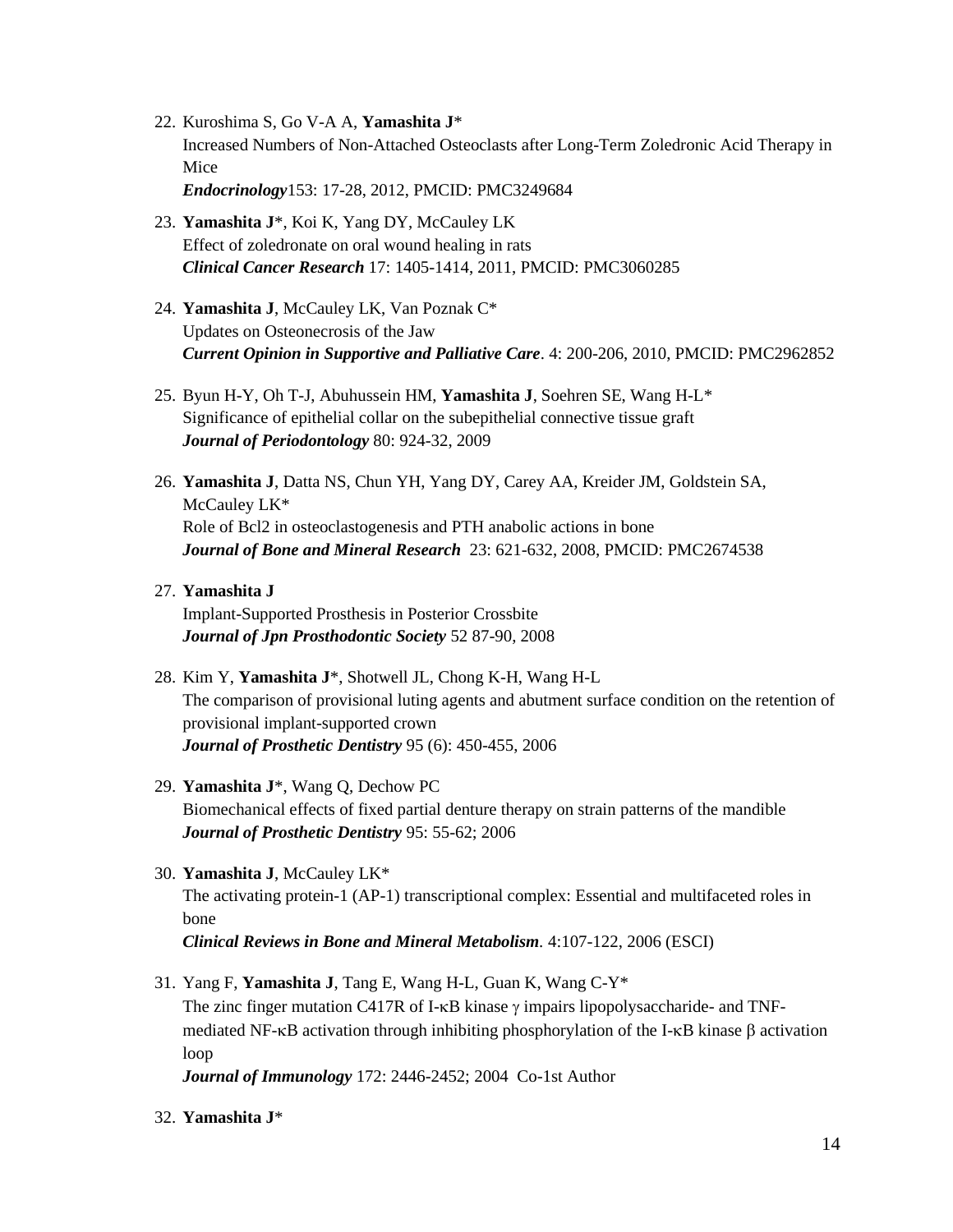A comparison of in vitro strain patterns of the mandible during loading before and after fixed partial denture therapy *J Oromax Biomech*. 10 (1): 8-15, 2004

- 33. **Yamashita J**, Li X, Furman BR, Rawls HR, Wang X, Agrawal CM\* Collagen and Bone Viscoelasticity: A Dynamic Mechanical Analysis *J Biomed Mater Res*. 63: 31-36, 2002
- 34. **Yamashita J**, Furman BR, Rawls HR, Wang X, Agrawal CM\* The Use of Dynamic Mechanical Analysis to Assess the Viscoelastic Properties of Human Cortical Bone. *J Biomed Mater Res***.** 2001; 58, 47-53
- 35. Cope JB, **Yamashita J**, Healy S, Dechow PC, Harper RP\* Force level and strain patterns during bilateral mandibular osteodistraction *J Oral maxillofac Surg.* 2000; 58, 171-178
- 36. **Yamashita J**\*, Takakuda K, Shiozawa I, Nagasawa M, Miyairi H Fatigue behavior of zinc phosphate cement layer *Int J Prosthodont.* 2000; 13, 321-326
- 37. **Yamashita J**\*, Shiozawa I, Takakuda K, Miyairi H Deformation of Restoration and Fracture of Luting Cement Film *J Dent* 1998; 26, 459-466
- 38. **Yamashita J**\*, Takakuda K, Shiozawa I, Miyairi H The relationship between crown deformation and luting cement layer *JOromax Biomech* 1997; 3, 20-27
- 39. **Yamashita J**\*, Shiozawa I, Takakuda K, Miyairi H Surface strain on crown and luting cement fractures *Int J Prosthodont* 1997; 10, 332-339
- 40. **Yamashita J**\*, Shiozawa I, Takakuda K A comparison of in vivo and in vitro strain with posterior fixed partial dentures *J Prosthet Dent* 1997; 77, 250-255
- 41. **Yamashita J**\* Studies on Surface Strain of Crowns and Bridges in Function *J JProsthodont Soc* 1996; 40, 952-963

#### **B. Chapters in books**

34. Matsuura T, **Yamashita J**. Dental Implants and Osseous Healing in the Oral Cavity, in Section 'Oral and Maxillofacial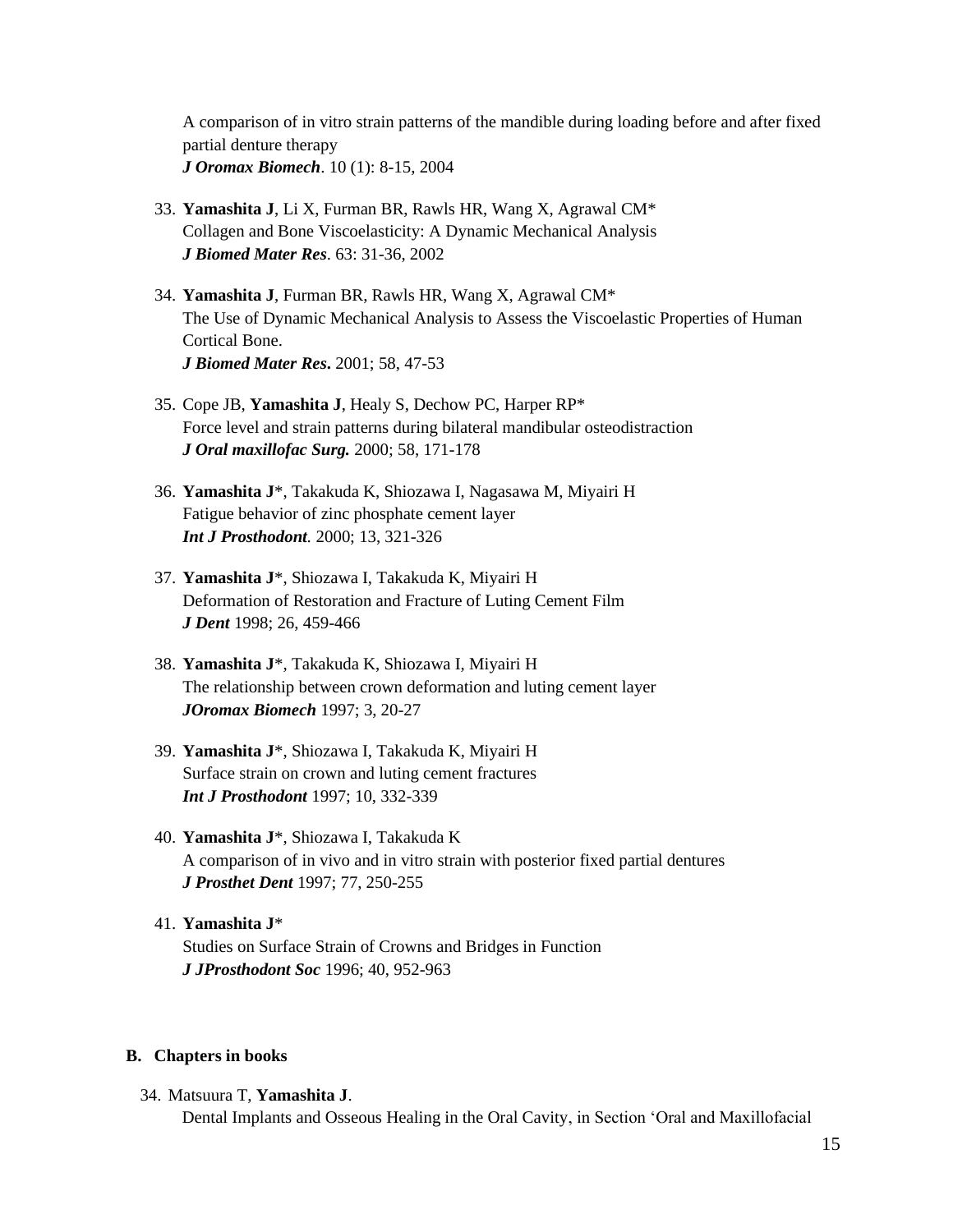Biology and Pathology'

Bilezikian JP ed. Primer on the Metabolic Bone Diseases and Disorders of Mineral Metabolism9th edition, 2018: 949-956, The American Society for Bone and Mineral Research (ASBMR)

#### 35. **Yamashita J**.

Clinical use of bone grafting materials Foundation and clinical applications of the AQB implant system, Vol II, Chapter 2, 24-35, 2009, Advance press, Tokyo

#### **C. Journals (invited)**

#### 36. Shiozawa I, **Yamashita J**

Bridges and Removable Partial Dentures *The extra number of The Nippon Dental Review* 1995; 95-103

# 37. Shiozawa I, Ogonuki A, **Yamashita J** Adhesive Bonding and Mechanical Bonding *The extra number of Practice in Prosthodontics* 1995; 107-114

# 38. **Yamashita J**, Shiozawa I, Takakuda K, Miyairi H Sollecitazione superficiale sulla corona efratture del cemento *La Rivista Internazionale di Odontoiatria Protesica* 1997; 4, 332-339

#### 39. **Yamashita J**, Shiozawa I

Clinical Troubles Caused by Strain on Long-Span Fixed Partial Dentures During Function *Quintessence of Dental Technology*1998; 15-21

- 40. **Yamashita J**: Dentistry in the U.S., 1. *Dental News Quint Japan*, August, 1998; 32
- 41. **Yamashita J**: Dentistry in the U.S., 2. *Dental News Quint Japan*, September, 1998; 33
- 42. **Yamashita J**: Dentistry in the U.S., 3. *Dental News Quint Japan*, October, 1998; 34
- 43. **Yamashita J**: Dentistry in the U.S., 4. *Dental News Quint Japan*, November, 1998; 35
- 44. **Yamashita J**: Dentistry in the U.S., 5. *Dental News Quint Japan*, December, 1998; 36
- 45. **Yamashita J**: Dentistry in the U.S., 6. *Dental News Quint Japan*, January, 1999; 37
- 46. **Yamashita J**: Dentistry in the U.S., 7. *Dental News Quint Japan*, February, 1999; 38
- 47. **Yamashita J**: Dentistry in the U.S.,8. *Dental News Quint Japan*, March, 1999; 39
- 48. **Yamashita J**: Dentistry in the U.S., 9. *Dental News Quint Japan*, April, 1999; 40
- 49. **Yamashita J**: Dentistry in the U.S., 10. *Dental News Quint Japan*, May, 1999; 41
- 50. **Yamashita J**: Dentistry in the U.S., 11. *Dental News Quint Japan*, June, 1999; 42

51. **Yamashita J**, Takakuda K, Shiozawa I, Nagasawa M, Miyairi H Comportamiento en pruebas de fatiga de la capa de cemento de fosfato de cinc *Revista Internacioanl de Prótesis Estomatológica* 2000; 2, 413-8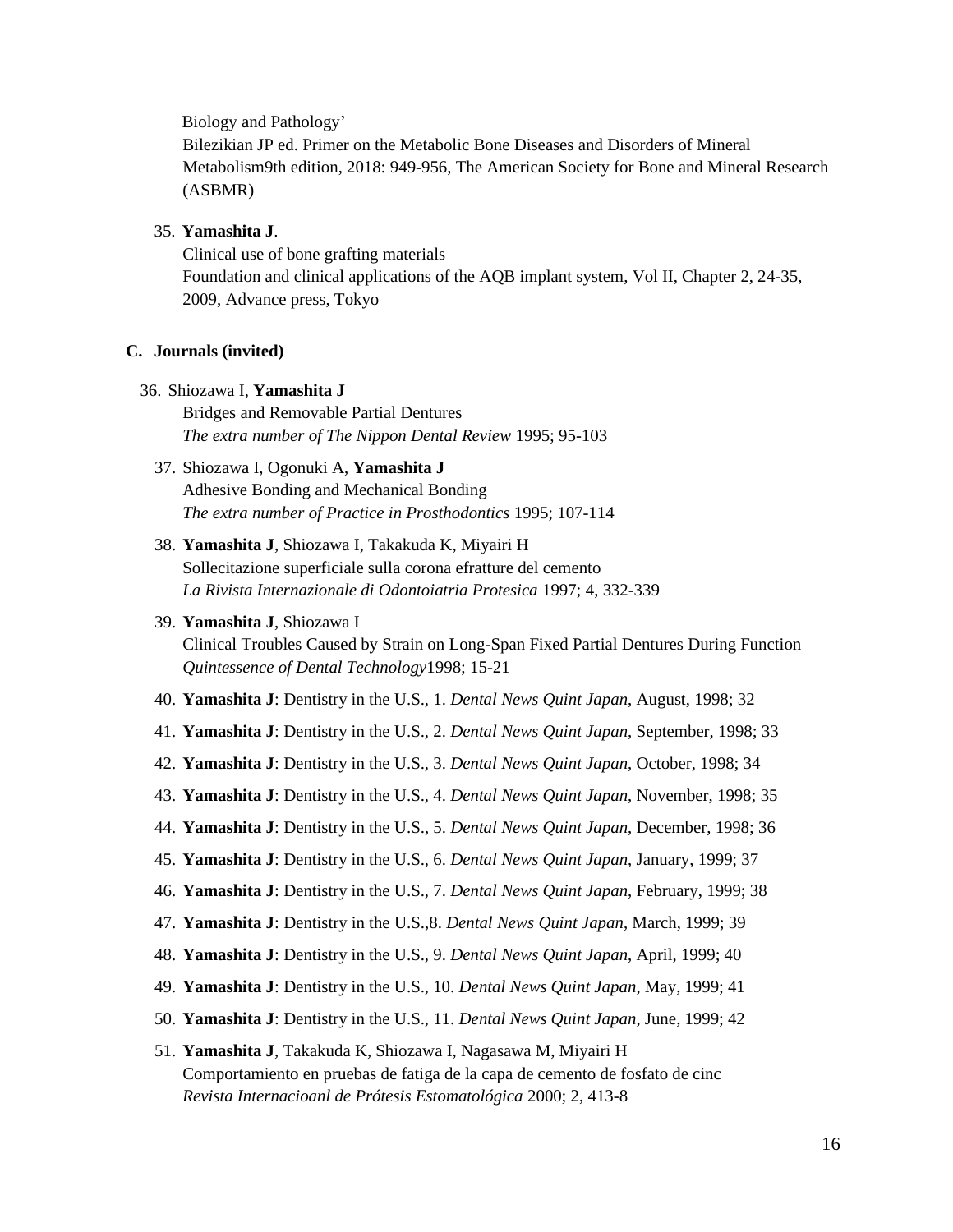#### 52. **Yamashita J**

Dental pulp cell may be utilized to treat spine injuries *Dental News Quint Japan*, November issue, 2001;71

- 53. Kimoto K, Matsuka Y, **Yamashita J** Comments in Biology-driven Prosthodontics Part 2 *Practice in Prosthodontics*, 2002; 35 (2), 198-203
- 54. Ogawa T, Matsuka Y, **Yamashita J**  Comments in Biology-driven Prosthodontics Part 3 *Practice in Prosthodontics*, 2002; 35 (3), 332-338

## 55. **Yamashita J**, Kimoto K, Ogawa T

Comments in Biology-driven Prosthodontics Part 5 *Practice in Prosthodontics*, 2002; 35 (5), 514-523

#### 56. **Yamashita J**

Biomaterials and Biomechanics, Biology-driven Prosthodontics *Practice in Prosthodontics* 2002; 398-421

# 57. **Yamashita J**

Dental Pulp Cell and Neuro-Degenerative Disease *The Quintessence Japan*, January issue, 2002;21,167

#### 58. **Yamashita J**

Necessity of Undergraduate Education in Implant Dentistry *Dental Outlook* 2004; 101(5): 1029-1038

# 59. **Yamashita J**

Future of Dental Education in the US Dental Schools *Dental News Quint Japan*, November issue, 2004; 107

# 60. **Yamashita J**

Mandatory Advanced Clinical Training for Dental Licensure *Dental News Quint Japan*, October issue, 2004; 106

#### 61. **Yamashita J**. Wang HL

A surgical guide for proper implant placement, -- easy to fabricate, yet very effective -- *Dental Outlook* 106 (1):83-92; 2005

#### 62. **Yamashita J**. Wang HL

Safe and predictable monocortical only graft procedures for implant site preparation *Dental Outlook* 106(2):294-301; 2005

#### 63. **Yamashita J**. Wang HL

Maxillary sinus floor augmentation for implant site preparation *Dental Outlook* 106(3) 501-506, 2005

#### 64. **Yamashita J**. Wang HL

Predictable socket preservation technique *Dental Outlook* 106(4) 723-729, 2005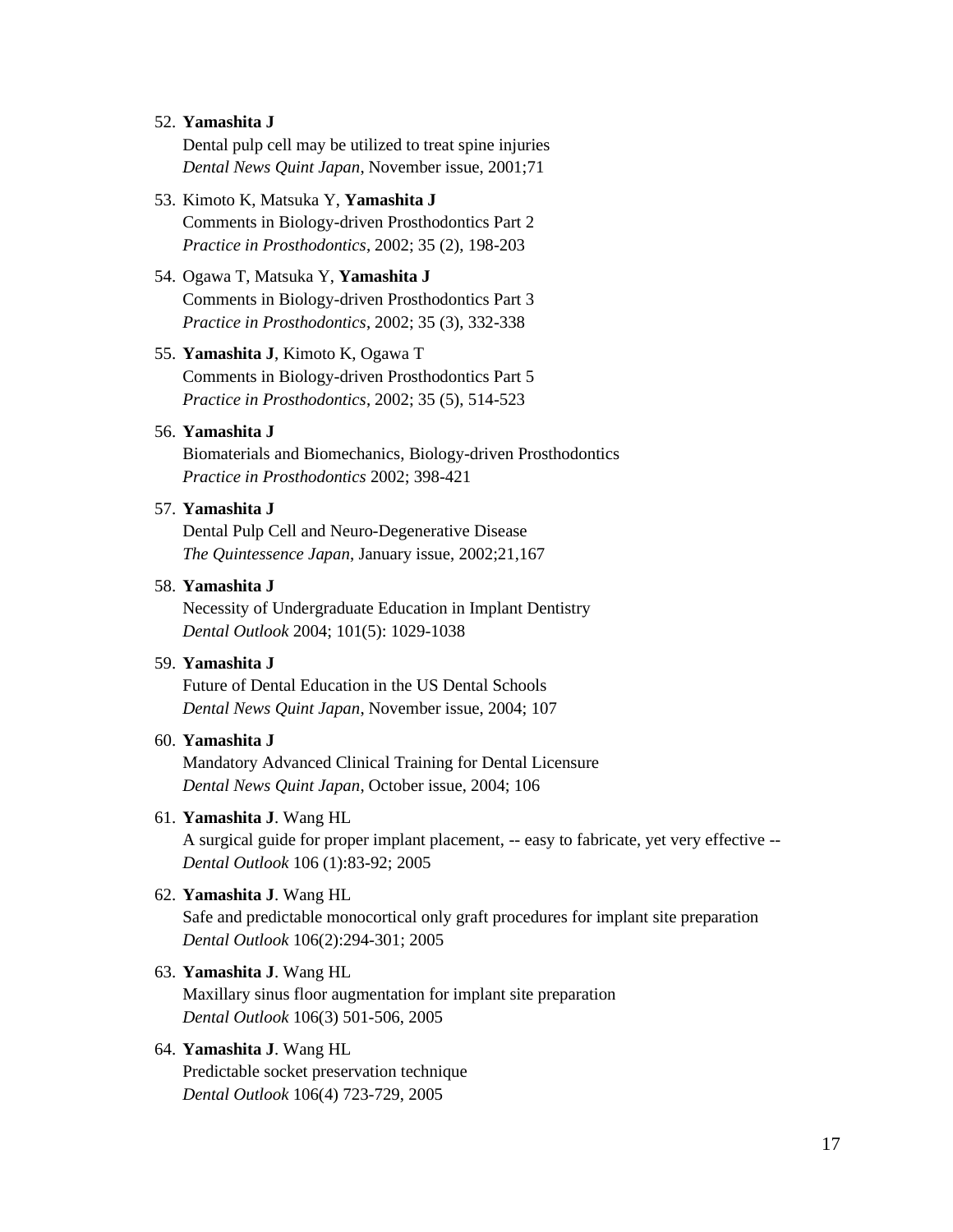#### 65. **Yamashita J**. Wang HL

Immediate Implant Placement and Immediate Implant loading *Dental Outlook* 106(5) 929-936, 2005

66. **Yamashita J**. Wang HL

Subepithelial Connective Tissue Autograft Procedure for Predictable Root Coverage *Dental Outlook* 106(6) 1151-1158, 2005

## 67. **Yamashita J**. Wang HL

Esthetic Crown Lengthening *Dental Outlook* 107(1) 98-105, 2006

## 68. **Yamashita J**

Clinical Tissue Engineering *Jpn J Adv Imp Med* 1(1)17-19, 2010

## 69. **Yamashita J**

ONJ and PTH *J Jpn ProsthodontSoc* 2012; 4, 472

## 70. **Yamashita J**

Osteoporosis and Oral Health Importance of Oral Care in Your Health 2016, 16-17

#### **1) Abstracts / Presentations at professional meetings**

- 1. **Yamashita J**, Shiozawa I : Stain of FPD Retainers Generated in Biting Force, A Four-unit Posterior FPD -, The 94th Conference at The Japan Prosthodontic Society, Kurashiki, *J Jpn Prosthodont Soc*, 94th Special Issue 39: 70, 1995
- 2. **Yamashita J**, Shiozawa I, Takakuda K, Miyairi H : The effect of cement microfracture on surface strain of prosthodontic structures during loading, The 3rd general meeting of the Association of Oromaxillofacial Biomechanics, Tokyo, Japan, *J Oromax Biomech*, 3: 23-4, 1995
- 3. **Yamashita J**, Shiozawa I, Takakuda K, Miyairi H : The effect of grooves on the cement fractures and the surface strain of prosthesis, The 27th General Session of The Japanese Society for Dental Materials and Devices, Yokosuka, Japan, *J J Dent Mater*, 15: 276-7, 1996
- 4. Miyairi H, Takakuda K, **Yamashita J** : The relationship between cement fractures and crown deformation, The 11th General Session of The Association of Japan Industrial Dentistry, Kokura, Japan, *J Jpn Indust Dent*, 10: 34, 1996
- 5. **Yamashita J**, Shiozawa I, Takakuda K, Miyairi H : Experimental studies on Fatigue of Zinc phosphate Cement Layer, Third International Congress on Dental Materials, Honolulu, Hawaii, *Third International Congress on Dental Materials, Transaction*: 168, 1997
- 6. **Yamashita J**, Shiozawa I, Takakuda K : The strain of Mandibular Posterior Bridges, International Association For Dental Research Australian and New Zealand Division 37th Annual Scientific Meeting, Dunedin, New Zealand, *J Dent Res*77: 1132, 1998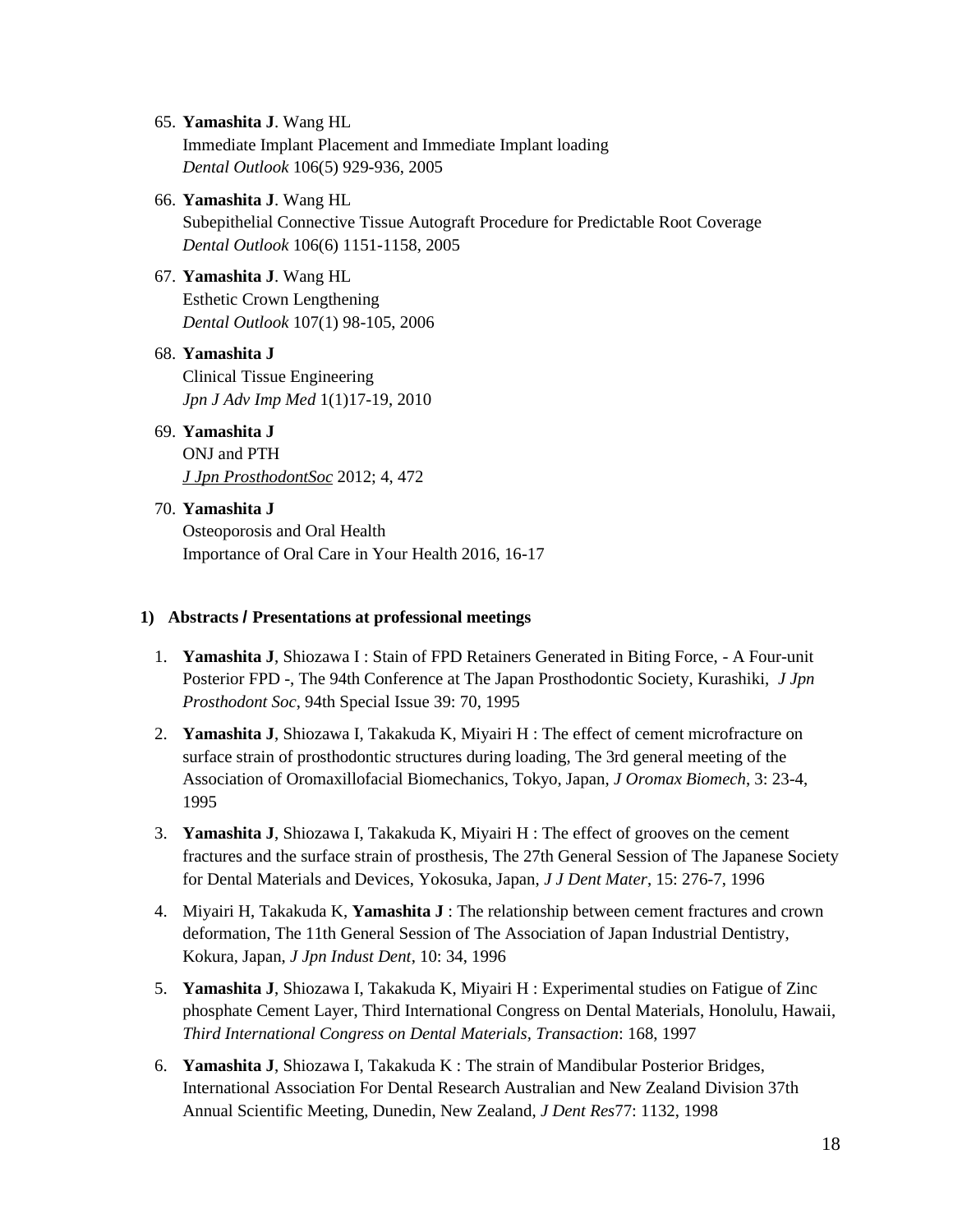- 7. **Yamashita J**, Dechow PC. : Does a Fixed Partial Denture Alter Strain Patterns on the Mandible? The American College of Prosthodontists Annual Session, New York, USA, *J Prosthod* 8: 231, 1999
- 8. **Yamashita J**, Dechow PC. : Strain Patterns of the Human Mandible during Artificial Loading. International Association for Dental Research 78th General Session, Washington DC, *J Dent Res* 79:498, 2000
- 9. Wang X, Li X, **Yamashita J**, Agrawal C.M.: Effects of collagen denaturation on the mechanical integrity ofthe collagen network in bone, 2000 Annual Fall Meeting of the Biomedical Engineering Society, Oct. 12-15,2000, Seattle, Washington.
- 10. Wang X,Li X, **Yamashita J**, and Agrawal C.M.: A novel method for quantifying normal collagen molecules innon-calcified and calcified collagen in bone, 47th Ann. Meet. Orthop. Res. Soc., San Francisco, California, Feb.25-28, 2001.
- 11. **Yamashita J**. Molecular Activation of NF-KB signaling by *P. gingivalis* LPS. American Academy of Periodontology, Annual Meeting, 2003, San Francisco, *J Periodontol* 74:1251 2003
- 12. **Yamashita J**, Chun YH, Nabanita DS, McCauley LK. The evidence that*Bcl-2* is dispensable for the anabolic action of PTH in bone. ASBMR 27<sup>th</sup> Annual Meeting; September 23-27, 2005, Nashville, *J Bone Miner Res* 2005: 20 Suppl 1, S76 **[Selected for Plenary Poster Session]**
- 13. **Yamashita J**, Chun YH, McCauley LK. The role of Bcl-2 in PTH-induced bone formation. 3rd Annual Research Symposium, Univ. of Michigan, Ann Arbor, 2005
- 14. Berry JE, Pettway GJ, Datta NS, **Yamashita J**, Jin T, McCauley LK. Downstream Actions of PTHrP Mediated by JunB: Gene Regulation of the PTH-1 Receptor, Ephrin B1 and Vascular Cell Adhesion Molecule (VCAM-1) *In Vitro* and *In Vivo*. ASBMR 28th Annual Meeting, Philadelphia, *J Bone Miner Res* 2006: 21 Suppl 1, S445
- 15. **Yamashita J**, Datta NS, Chun YH, Yang DY, Carey AA, Kreider JM, Goldstein SA, McCauley LK. Role of Bcl-2 in osteoclasts and PTH anabolic actions in bone. the International Bone and Mineral Society 17th Scientific Meeting, 2007, Montreal, Canada, *Bone* 2007: 40 Suppl2, S118

# **[Selected for Oral Session]**

- 16. **Yamashita J**, Yang DY, Yamashita K, Keller ET, McCauley LK. The Role of Caspase-3 in the Anabolic Actions of PTH in Bone. ASBMR 29th Annual Meeting; 2007 Honolulu, HI, USA, *J Bone Miner Res* 2007: 22 suppl 1, S53 **[Selected for Oral Session]**
- 17. Yang DY, Liu F, McCauley LK, **Yamashita J**. The Role of Bcl2 in Osteoclastogenesis ex vivo. ASBMR 29th Annuals Meeting; 2007 Honolulu, HI, USA *J Bone Miner Res* 2007: 22 suppl 1, S383
- 18. **Yamashita J**, Case report, Implant-supported prosthesis in class III malocclusion. Japan Prosthodontic Society annual conference 2007, Yokohama, Kanagawa, Japan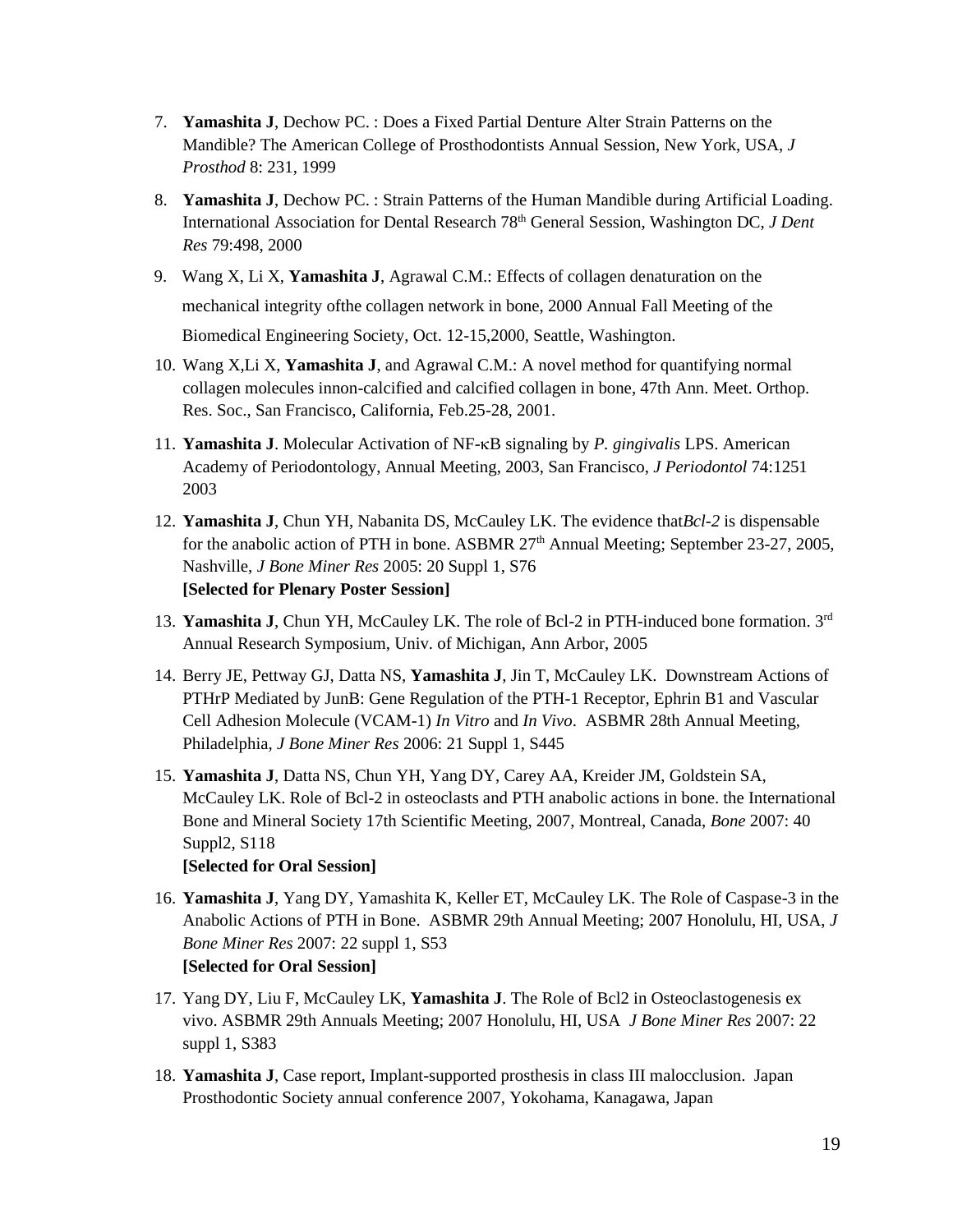- 19. **Yamashita J**, Yang DY, Yamashita K, McCauley LK. Effect of bisphosphonate administration on implant osseointegration in rats. The 24th Annual Meeting of the Academy of Osseointegration, 2009, San Diego, CA **[Selected for Oral Session]**
- 20. **Yamashita J**, Yang DY, Yamashita K, McCauley LK. Effect of High-Dose Bisphosphonate Therapy on Bone and Palatal Wounds. The 87th General Session & Exhibition of the IADR, 2009, Miami, FL

**[Selected for Oral Session]**

- 21. **Yamashita J**, Yang, DY, Koi K, McCauley LK. Effect of High-Dose Zoledronic acid administration on Palatal Wound healing and Bone in rats. Oral Complications of Emerging Cancer Therapies, 2009, Bethesda, Maryland
- 22. **Yamashita J**. Effect of High-Dose Zoledronic acid administration on Palatal Wound healing and Bone in rats. The 118th Annual Meeting of the Japan Prosthodontic Society, 2009, Kyoto, Japan, Ann Jpn Prosthodont Soc 1 suppl 77 **[Best Translational Research Award]**
- 23. **Yamashita J**: Clinical Tissue Engineering, perspective. 2009 *Proceedings, Japanese Society for Advanced Implant Medicine*, 2 :14-17, 2009
- 24. **Yamashita J.** Wound closure and the PDL. The 2nd Annual Meeting of the Academy of Prosthetic and Regenerative Sciences, Nagoya, Japan, Transaction 2009, p8-9
- 25. Elliot K, **Yamashita J**. Effect of Parathyroid hormone on mouse bone marrow. The 21<sup>st</sup> UROP Spring Symposium, Univ. of Michigan, Ann Arbor, 2010
- 26. Mecano R, Kuroshima S, **Yamashita J**. Effect of Bone Marrow Hematopoietic Cells on Osteoblast Mineralization. The 22nd UROP Spring Symposium, Univ. of Michigan, Ann Arbor, 2011
- 27. Yeh C-Y, Kovacic BL, Kozloff KM, Wang HL, McCauley LK, **Yamashita J**. Intermittent parathyroid hormone administration and the healing of tooth extraction sockets in rats, The  $26<sup>th</sup>$ Annual Meeting of the Academy of Osseointegration, 2011, Washington DC **[Selected for Oral Session]**
- 28. Kuroshima S, McCauley LK, **Yamashita J.** Bone Marrow Hematopoietic Cells Inhibit Osteoblast Mineralization *In Vitro* The 88th General Session & Exhibition of the IADR, 2011, San Diego, CA [**Selected for Oral Session]**
- 29. Yeh C-Y, Kovacic BL, Kozloff KM, McCauley LK, Yamashita J. Intermittent PTH Therapy Enhances Tooth Extraction Socket Healing in RatsThe 88th General Session & Exhibition of the IADR, 2011, San Diego, CA
- 30. **Yamashita J**. Intermittent PTH therapy accelerates the healing of tooth extraction sockets and preserves the alveolar ridge. The  $120<sup>th</sup>$  scientific meeting of Japan Prosthodontic Society, International Session, 2011, Hiroshima, Japan, Ann Jpn Prosthodont Soc 1 2011; 3: p146

#### [**Selected for Oral Session]**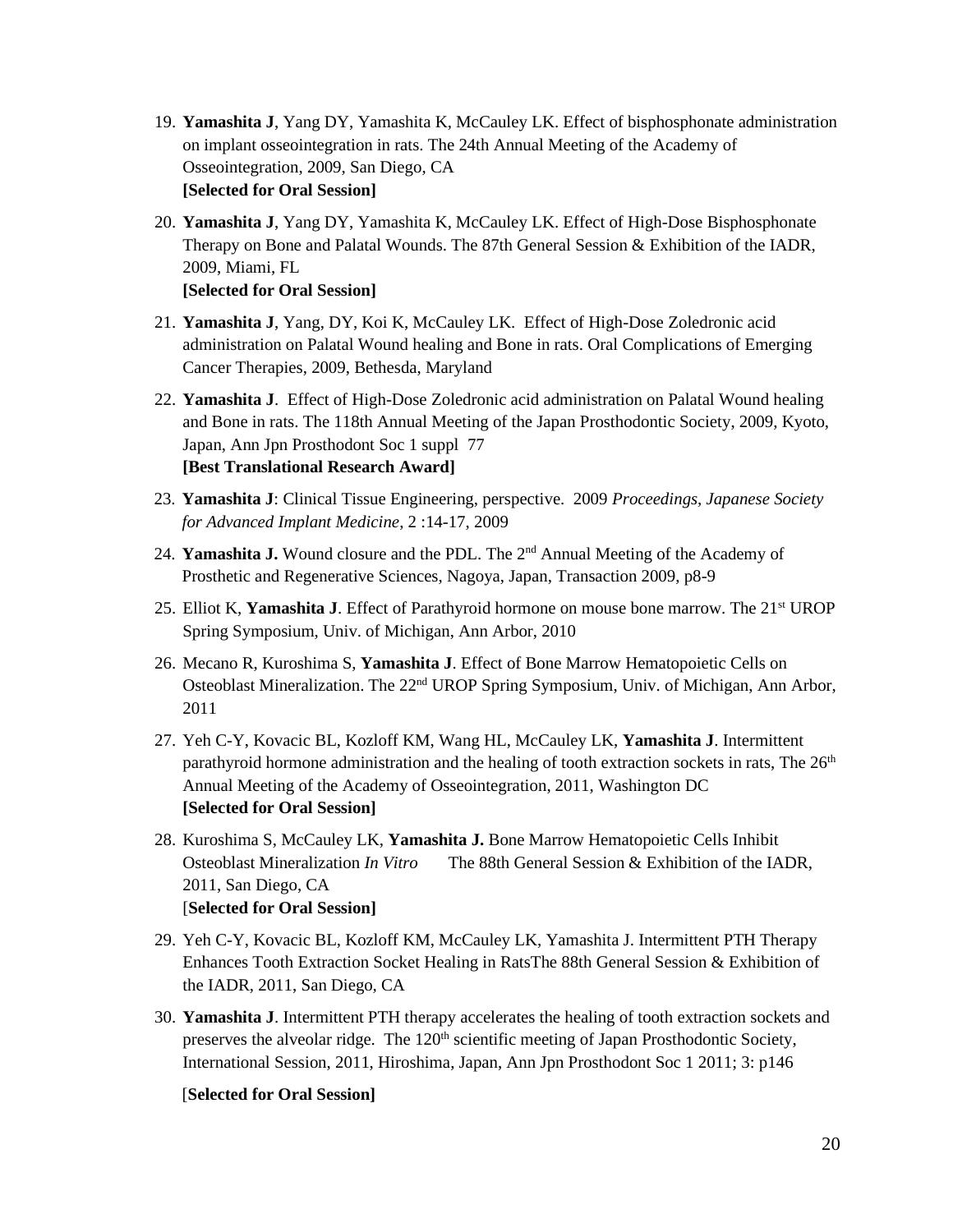- 31. **Yamashita J**, Kuroshima S. Effect of long-term bisphosphonate therapy on oral wound healing. The 27<sup>th</sup> Annual Meeting of the Academy of Osseointegration, 2012, Phoenix, AZ **[***Selected for Oral Session]*
- 32. **Yamashita J**, Kuroshima S. Reversing the negative consequences of bisphosphonate therapy in oral cavity, Japan Prosthodontic Society annual conference 2012, Yokohama, Kanagawa, Japan **[Best Translational Research Award**]
- 33. **Yamashita J,** McCauley LK, Kuroshima S. Administration of Parathyroid Hormone (PTH) Reverses Negative Consequences of Bisphosphonate Therapy in Oral Wounds, 2013 The 28<sup>th</sup> Annual Meeting of the Academy of Osseointegration, 2013, Tampa, FL**[Best Oral Scientific Research Presentation Award]**
- 34. Kuroshima S, **Yamashita J.** Lymphangiogenesis and Osteonecrosis of the Jaw (ONJ)-like Lesions in mice, The 90th General Session & Exhibition of the IADR, 2013, Seattle, WA
- 35. **Yamashita J,** McCauley LK, Kuroshima S. Prevention of Bisphosphonate-Impaired Oral Wound Healing by PTH Therapy, The 90th General Session & Exhibition of the IADR, 2013, Seattle, WA
- 36. Kuroshima S, **Yamashita J**. Suppressed lymphangiogenesis and osteonecrosis of the jaw (ONJ), Japan prosthodontic Society annual conference 2013, Fukuoka, Japan **[DENTSPLY Translational Research Award]**
- 37. **Yamashita J,** McCauley LK, Kuroshima S. Parathyroid Hormone Rescues Impaired Tooth Extraction Healing Associated with Bisphosphonates. ASBMR, Baltimore, 2013 October **[***Selected for Oral Session***]**
- 38. **Yamashita J,** Tanoue R. Effect of Parathyroid Hormone Therapy on Lymphatic and Blood Vessel Formation in Tooth Extraction Wounds. The 29<sup>th</sup> Annual Meeting of the Academy of Osseointegration, 2014, Seattle, WA **[Scientific Poster Presentation Award]**
- 39. Tanoue R, **Yamashita J**. Parathyroid Hormone Promotes Soft Tissue Healing in Tooth Extraction Wounds. The 43rd Annual Meeting & Exhibition of the AADR, 2014, Charlotte, NC
- 40. Tanoue R, **Yamashita J**. The effect of alendronate on bone formation. The 68th Annual Meeting of Japanese Stomoatological Society, 2014, Tokyo, Japan
- 41. Otawa M, **Yamashita J**. Intermittent Administration of Parathyroid Hormone Ameliorates Periapical Lesions in Mice. The 62nd Annual Meeting of the Japanese Association for Dental Research, 2014, Osaka, Japan
- 42. Otawa M, **Yamashita J**. Protective Effect of Parathyroid Hormone on Periapical Periodontitis. RESEARCH DAY 2015, University of Michigan School of Dentistry, February 11, 2015, Ann Arbor, MI
- 43. Otawa M, **Yamashita J**. The Effect of Parathyroid Hormone Therapy on Inflammatory Lesions in the Alveolar bone. The 30th Annual Meeting of the Academy of Osseointegration, 2015, San Francisco, CA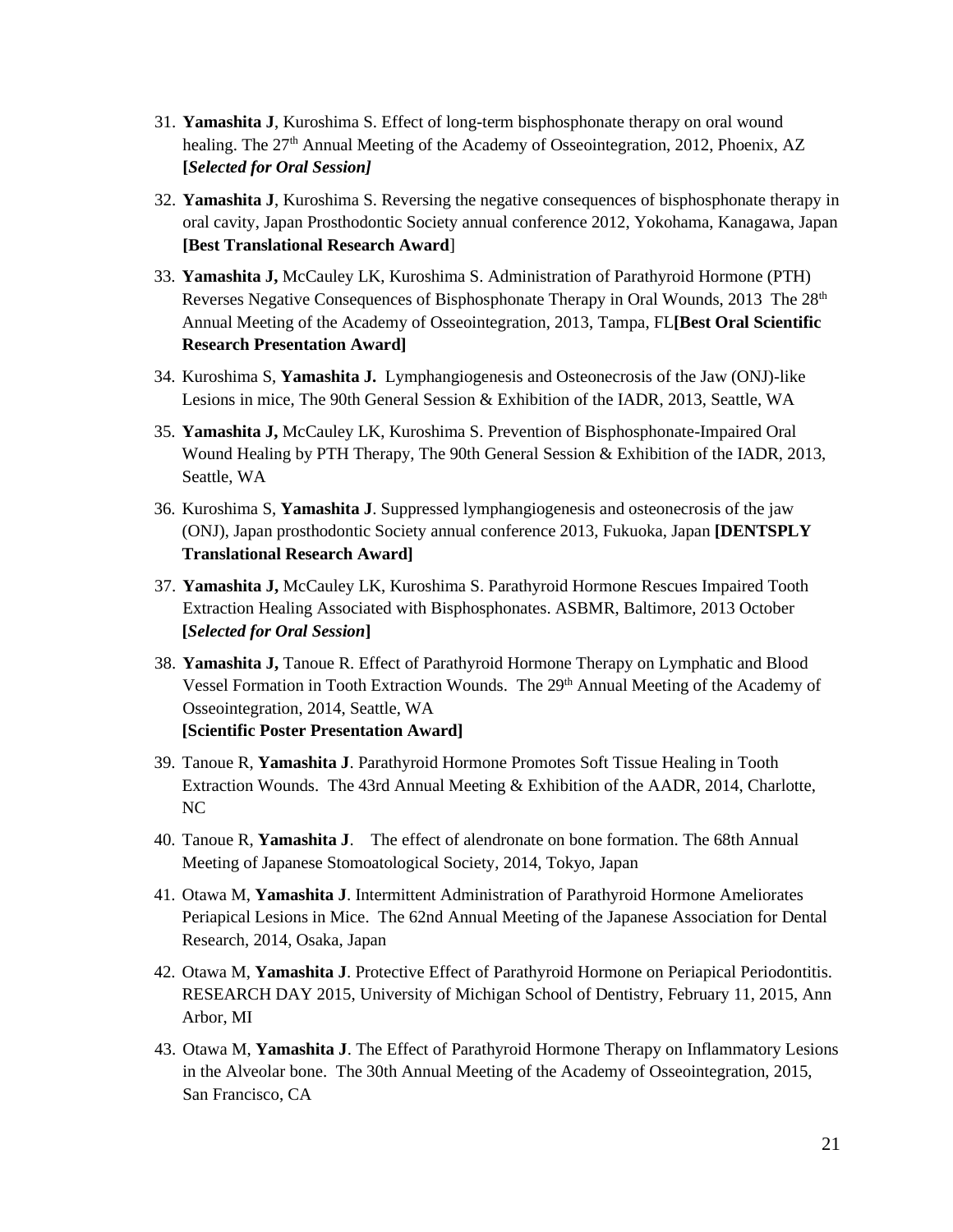- 44. Otawa M, **Yamashita J**. The Effect of Osteoporotic Medications on Trabecular Bone Formation in Bone Marrow Injury. The 124<sup>th</sup> scientific meeting of Japan Prosthodontic Society, 2015, Saitama, Japan **[Translational Research Award]**
- 45. Kuroshima S, **Yamashita J**. Altered Palatal Wound Healing and T Cell-Dependent Immune System by Anti-RANKL Antibody Treatment. The  $124<sup>th</sup>$  scientific meeting of Japan Prosthodontic Society, 2015, Saitama, Japan
- 46. **Yamashita J**, Koi K, Otawa M. Dramatic Improvement in Bone Quality at osteotomy Sites by Short-Term Administration of Osteoporosis Medication. The 31th Annual Meeting of the Academy of Osseointegration, 2016, San Diego, CA
- 47. **Yamashita J,** Koi K. PTH Administration Induced Bone Formation in Wounded Bone Marrow, The 94th General Session & Exhibition of the IADR, 2016, Seoul, Korea
- 48. Saruta Y, Taniguchi Y, Yamaguchi Y, Isshi K, **Yamashita J**, Sato N. The use of the guided surgery system to improve students' tooth preparation. H28 Annual Scientific Meeting of Japan Proshodontic Society Kyushu Branch and Chugoku& Shikoku Branch, 2016, Kumamoto, Japan
- 49. Miyazono S, Shinozaki Y, Isshi K, Matsuura T, **Yamashita J**, Sato N. The study of abutment tooth preparation evaluation method in student training applying digital scanner. H28 Annual Scientific Meeting of Japan Proshodontic Society Kyushu Branch and Chugoku& Shikoku Branch, 2016, Kumamoto, Japan
- 50. Taniguchi Y, Matsunaga T, **Yamashita J**, Sato H. Homecare improvement by the replacement of implant-supported fixed prosthesis with overdenture. Japan Society of Oral Implantology 36th Annual Scientific Meeting of Chugoku Shikoku Branch, 2016, Takamatsu, Japan
- 51. Saruta Y, Taniguchi Y, Yamaguchi Y, Isshi K, **Yamashita J**, Sato H. Use of Navident Implant Surgery Guide System to teach tooth preparation in dental school. The 43rd Annual Meeting of the Society of Fukuoka Dental College, 2016, Fukuoka, Japan
- 52. Takaesu Y, Miyazaki Y, **Yamashita J**, Sato H. The failure rate of monolithic zirconia crown at 4 years post-seating. The 43rd Annual Meeting of the Society of Fukuoka Dental College, 2016, Fukuoka, Japan
- 53. Miyazaki Y, Otawa M, Yanagi T, Kido H, **Yamashita J**. Osteogenesis promoting effect of osteoporosis drug in the wounded bone marrow. The 34th Kyushu Branch Scientific Meeting of Japan Society of Oral Implantology, 2017, Kumamoto, Japan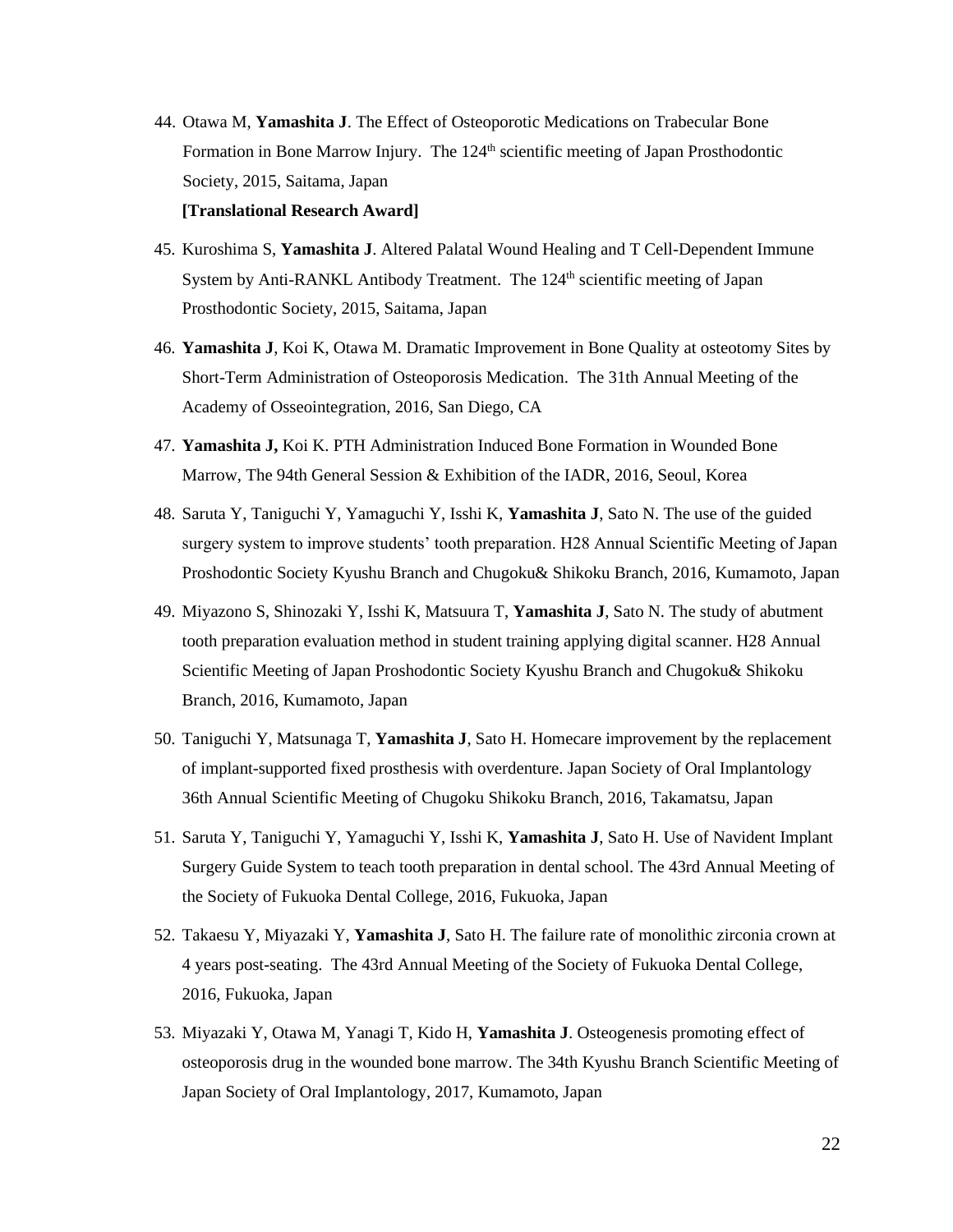- 54. Miyazono S, Hirakawa T, Arima Y, Saruta Y, Shinozaki Y, Isshi K, Matsuura T, Yamashita J, Sato H. Using a digital evaluation software for students' tooth preparation skill. The 95th General Session & Exhibition of the IADR, 2017, San Francisco, CA
- 55. Miyazaki Y, Yanagi T, Sato A, Takaesu Y, Kido H, Yamashita J. Osteoporotic drug promotes bone marrow osteogenesis during osseous wound healing. The 60th Spring Meeting of the Japanese Society of Periodontology 2017, Fukuoka, Japan
- 56. Taniguchi I, Sawa N, Yamashita J. Autonomous differentiation of ouse osteoblasts into osteocytes in 3-D culture. The 60th Spring Meeting of the Japanese Society of Periodontology 2017, Fukuoka, Japan
- 57. Miyazaki Y, Yanagi T, Sato A, Kido H, Yamashita J. Weak repetitive mechanical stimuli slow resorption of augmented bone in vivo. The  $126<sup>th</sup>$  scientific meeting of Japan Prosthodontic Society, 2017, Yokohama, Japan
- 58. Takaesu Y, Yamashita J. Effect of anti-angiogenic therapy on oral osseous wound healing. The 126th scientific meeting of Japan Prosthodontic Society, 2017, Yokohama, Japan
- 59. Miyazaki Y, Yanagi T, Yamashita J. Fate of ectopically formed trabecular bone in the bone marrow cavity by the intermittent administration of parathyroid hormone. The 35th Annual Meeting of the Japanese Society for Bone and Mineral Research 2017, Fukuoka, Japan
- 60. Sawa N, Taniguchi I, Yamashita J. Differentiation and dedifferentiation between osteoblasts and osteocytes depend upon the cell culture condition. The 35th Annual Meeting of the Japanese Society for Bone and Mineral Research 2017, Fukuoka, Japan
- 61. Sugihara A, Matsuura T, Yamashita J. A case of Necrotizing ulcerative gingivitis. The 44th Fukuoka Dental College Annual Conference, 2017, Fukuoka, Japan
- 62. Hirano M, Matsuura T, Yamashita J. Oral rehabilitation Strategic tooth extractions followed by complete denture placement. The 44th Fukuoka Dental College Annual Conference, 2017, Fukuoka, Japan
- 63. Fujimoto T, Matsuura T, Yamashita J. Bilateral closed lock of temporomandibular joint and neuromuscular therapy. The 44th Fukuoka Dental College Annual Conference, 2017, Fukuoka, Japan
- 64. Tanaka R, Matsuura T, Yamashita J. A case of Immediate complete denture treatment following extensive alveolar plasty. The 44th Fukuoka Dental College Annual Conference, 2017, Fukuoka, Japan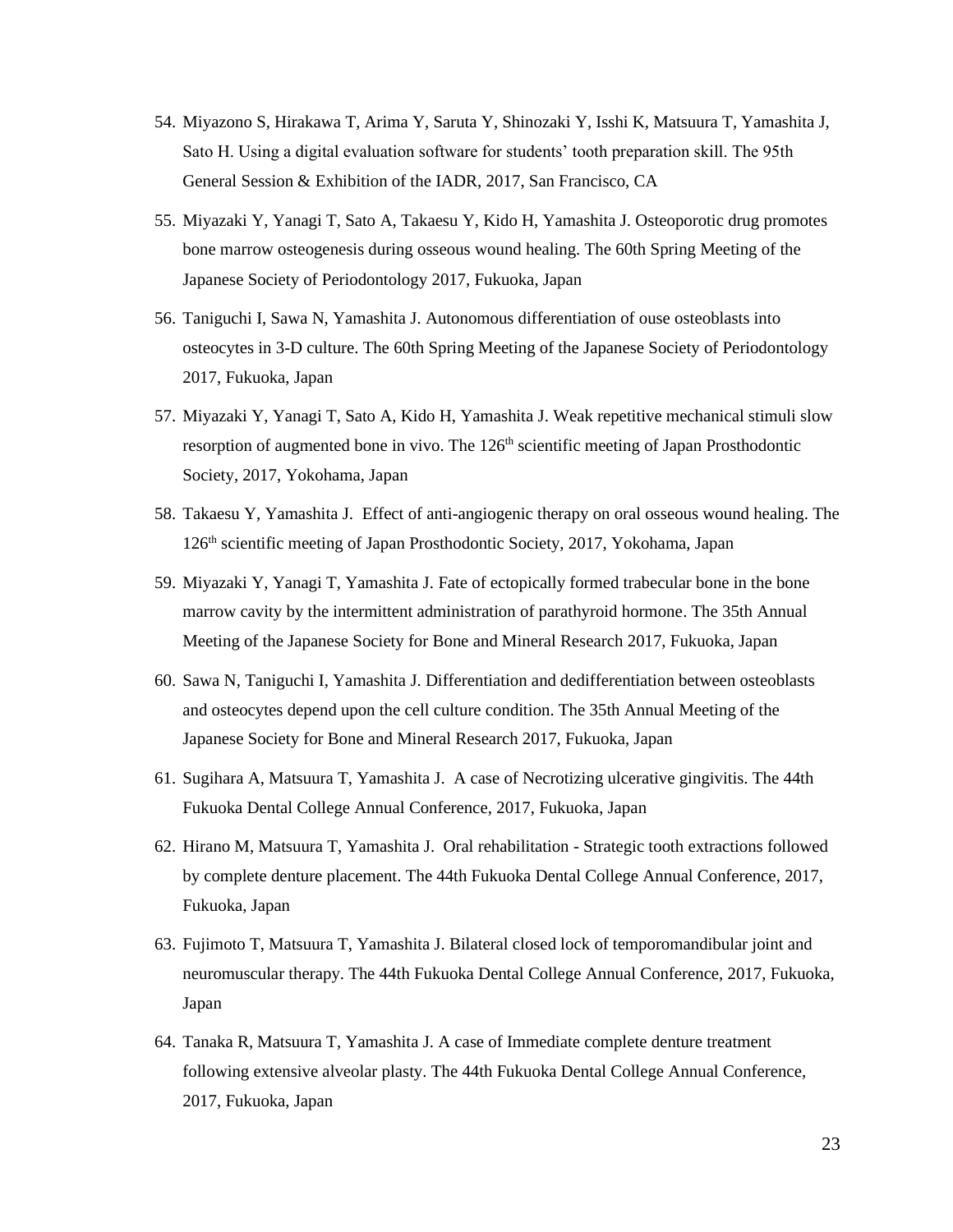- 65. Miyazaki Y, Yamashita J. Combined therapy of bone marrow penetration and intermittent parathyroid hormone administration increased bone mineral density. The 44th Fukuoka Dental College Annual Conference, 2017, Fukuoka, Japan
- 66. Kajii T, Oka A, Iida J, Hatta M, Yamazaki J, Yamashita J, Tamaoki S. The role of PLXNA2, which was suggested to be candidate gene by genome-wide association study for mandibular prognathism, on chondrocytes. The 11th Meeting of the Asian Pacific Orthodontic Congress, 2018 Boracay, Philippines
- 67. Miyazono S, Miyazaki Y, Yamashita J. Ectopically generated trabecular bone and its maintenance by titanium implants. The 33th Annual Meeting of the Academy of Osseointegration, 2018, Los Angeles, CA
- 68. Hirano M, Matsuura T, Yamashita J. Maxillary complete denture treatment of young female adult to boost self-esteem and oral function. The 127th scientific meeting of Japan Prosthodontic Society, 2018, Okayama, Japan
- 69. Miyazono S, Takeyatma H, Sugihara A, Fujimoto H, Hirano M, Yamashita J. The effect of neutrophil depletion and anti-resorptives in osseous wound healing. The  $36<sup>th</sup>$  Annual Meeting of the Japanese Society for Bone and Mineral Research, 2018, Nagasaki, Japan
- 70. Hirano M, Sugihara A, Fujimoto H, Yamashita J. The effect of macrophage and osteoclast depletion in osseous wound healing. The 36<sup>th</sup> Annual Meeting of the Japanese Society for Bone and Mineral Research, 2018, Nagasaki, Japan
- 71. Fujimoto H, Hirano M, Sugihara A, Yamashita J. Suppressed angiogenesis and osseous wound healing. The 36<sup>th</sup> Annual Meeting of the Japanese Society for Bone and Mineral Research, 2018, Nagasaki, Japan
- 72. Miyazono S, Miyazaki Y, Yamashita J. Effect of implant placement on ectopically-induced trabecular bone. The 104th Annual Meeting of American Academy of Periodontology, 2018 Vancouver, BC, Canada
- 73. Hirano M, Fujimoto H, Sugihara A, Yamashita J. Concomitant suppression of osteoclasts and macrophages hinders osseous wound healing. The 104th Annual Meeting of American Academy of Periodontology, 2018 Vancouver, BC, Canada
- 74. Fujimoto H, Hirano M, Sugihara A, Yamashita A. Effect of Antiangiogenic agents in tooth extraction socket healing. The 104th Annual Meeting of American Academy of Periodontology, 2018 Vancouver, BC, Canada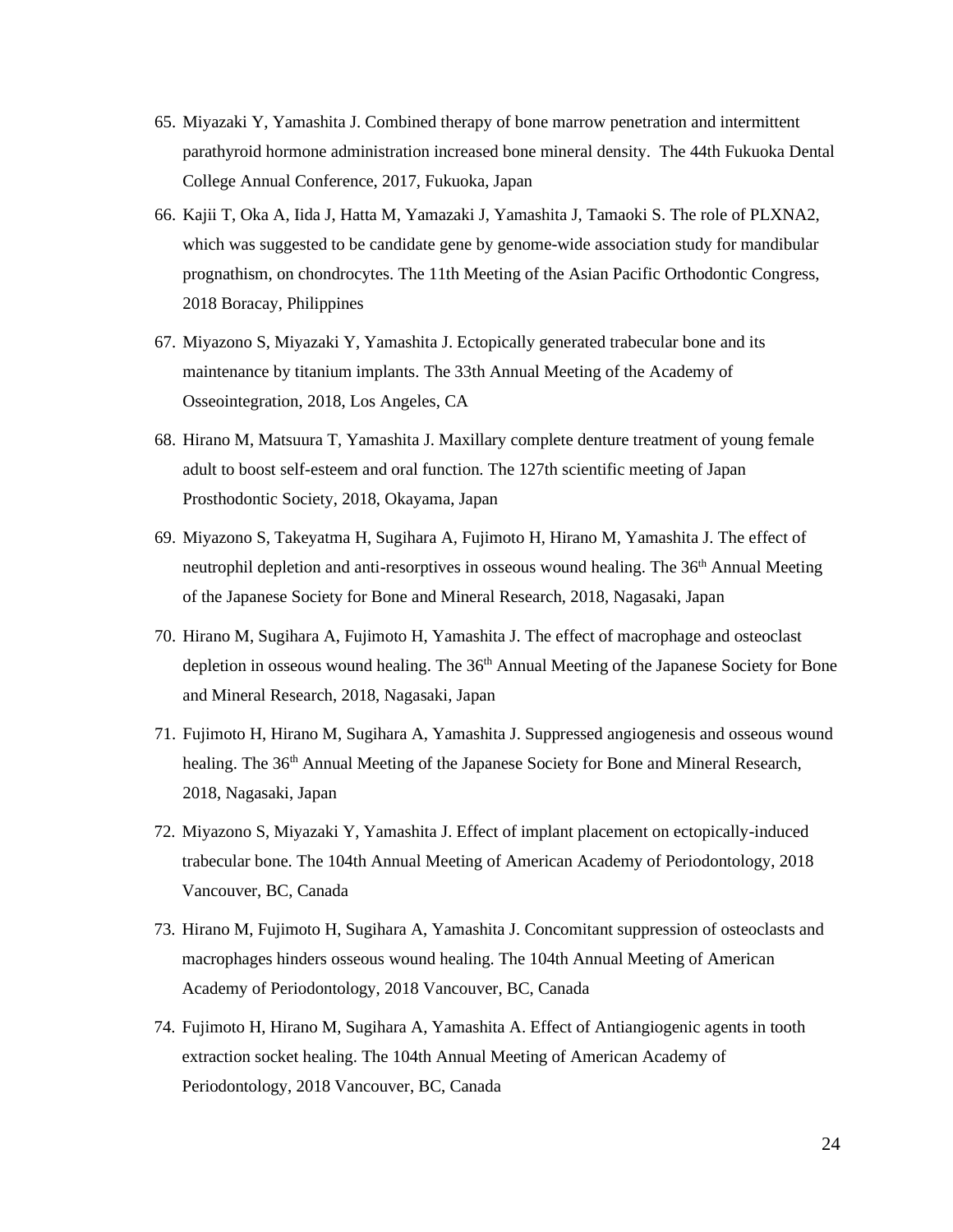- 75. Takeyama H, Sugihara A, Fujimoto H, Hirano M, Miyazono S, Yamashita J. The effect of neutropenia and anti-resorptives in tooth extraction socket healing. The 104th Annual Meeting of American Academy of Periodontology, 2018 Vancouver, BC, Canada
- 76. Hirano M, Fujimoto H, Miyazono S, Sugihara N, Sawa N, Yamashita J. Influence of macrophages and osteoclasts on healing of osseous wounds. The 66th Annual Meeting of Japanese Association for Dental Research, 2018 Sapporo, Japan
- 77. Fujimoto H, Hirano M, Sugihara N, Miyazono S, Sawa N, Yamashita J. Antiangiogenesis and osseous wound healing. The 66th Annual Meeting of Japanese Association for Dental Research, 2018 Sapporo, Japan
- 78. Miyazono S, Hirano M, Fujimoto H, Yamashita J. The Establishment of a mouse model of osteomyelitis, The 45th Fukuoka Dental College Annual Conference, 2018 Fukuoka, Japan
- 79. Fujimoto H, Hirano M, Miyazono S, Yamashita J. The effect of antiangiogenic drugs on tooth extraction wound healing. The 45th Fukuoka Dental College Annual Conference, 2018 Fukuoka, Japan
- 80. Hirano M, Fujimoto H, Miyazono S, Yamashita J. Osteonecrosis driven by macrophage depletion and osteoclast suppression. The 45th Fukuoka Dental College Annual Conference, 2018 Fukuoka, Japan
- 81. Hirano M, Yamashita J. Macrophage depletion and impaired osseous wound healing. The 128th Annual Meeting of the Japan Prosthodontic Society, 2019 Sapporo, Japan
- 82. Miyazono S, Yamashita J. Establishment of a mouse model of osteomyelitis and the development of preventive and treatment modalities for osteomyelitis. The 128th Annual Meeting of the Japan Prosthodontic Society, 2019 Sapporo, Japan
- 83. Fujimoto H, Yamashita J. Oral mucosal osseous wound healing and the antiangiogenesis drug 'Thalidomide' for cancer therapy. Fujimoto H, Yamashita J.
- 84. Kaga N, Yamashita J. A case report of a patient with fixed implant prosthesis by a removable partial denture. The 128th Annual Meeting of the Japan Prosthodontic Society, 2019 Sapporo, Japan
- 85. Fujimoto H, Hirano M, Yamashita J. Anti-receptor activator of nuclear kappaB ligand (RANKL) not only suppresses bone resorption but negatively affects the systemic immune responses. The 40th Annual Meeting of Japanese Society for Bone Morphometry, Okayama, Japan